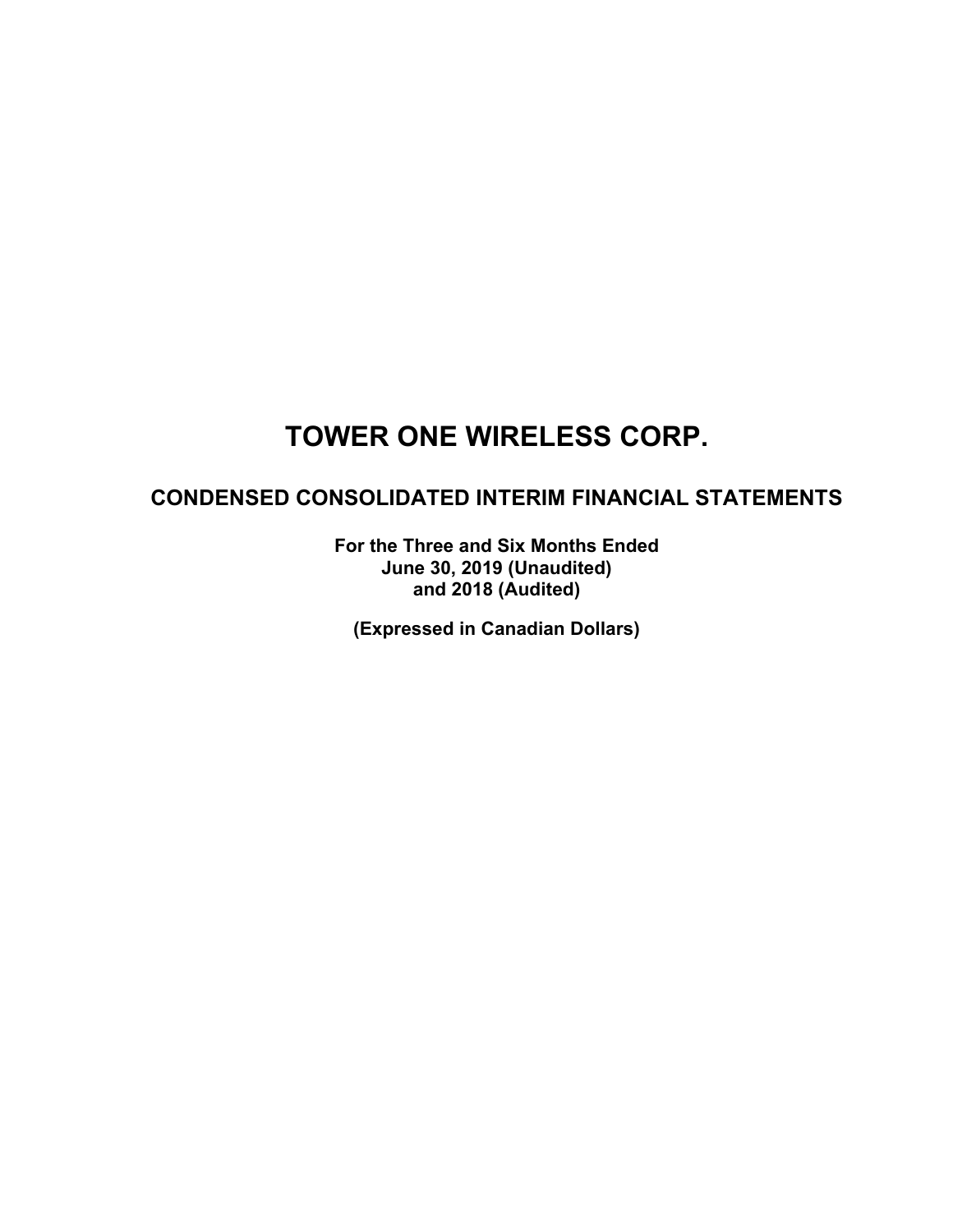### NOTICE TO READER

Under National Instrument 51-102, Part 4, subsection 4.3(3)(a), if an auditor has not performed a review of the condensed consolidated interim financial statements, they must be accompanied by a notice to this effect.

The accompanying unaudited condensed consolidated interim financial statements have been prepared by management of the Company. Management have compiled the condensed consolidated interim statement of financial position of Tower One Wireless Corp. as at June 30, 2019, the condensed consolidated interim statements of comprehensive loss for the three and six months ended June 30, 2019 and full year 2018, the condensed consolidated interim statement of changes in equity as at June 30, 2019 and full year 2018, and the condensed consolidated interim statement of cash flows for the six months ended June 30, 2019 and 2018. The Company´s independent auditors have not audited, reviewed or otherwise attempted to verify the accuracy or completeness of the June 30, 2019 condensed consolidated interim financial statements. Readers are cautioned that these statements may not be appropriate for their intended purposes.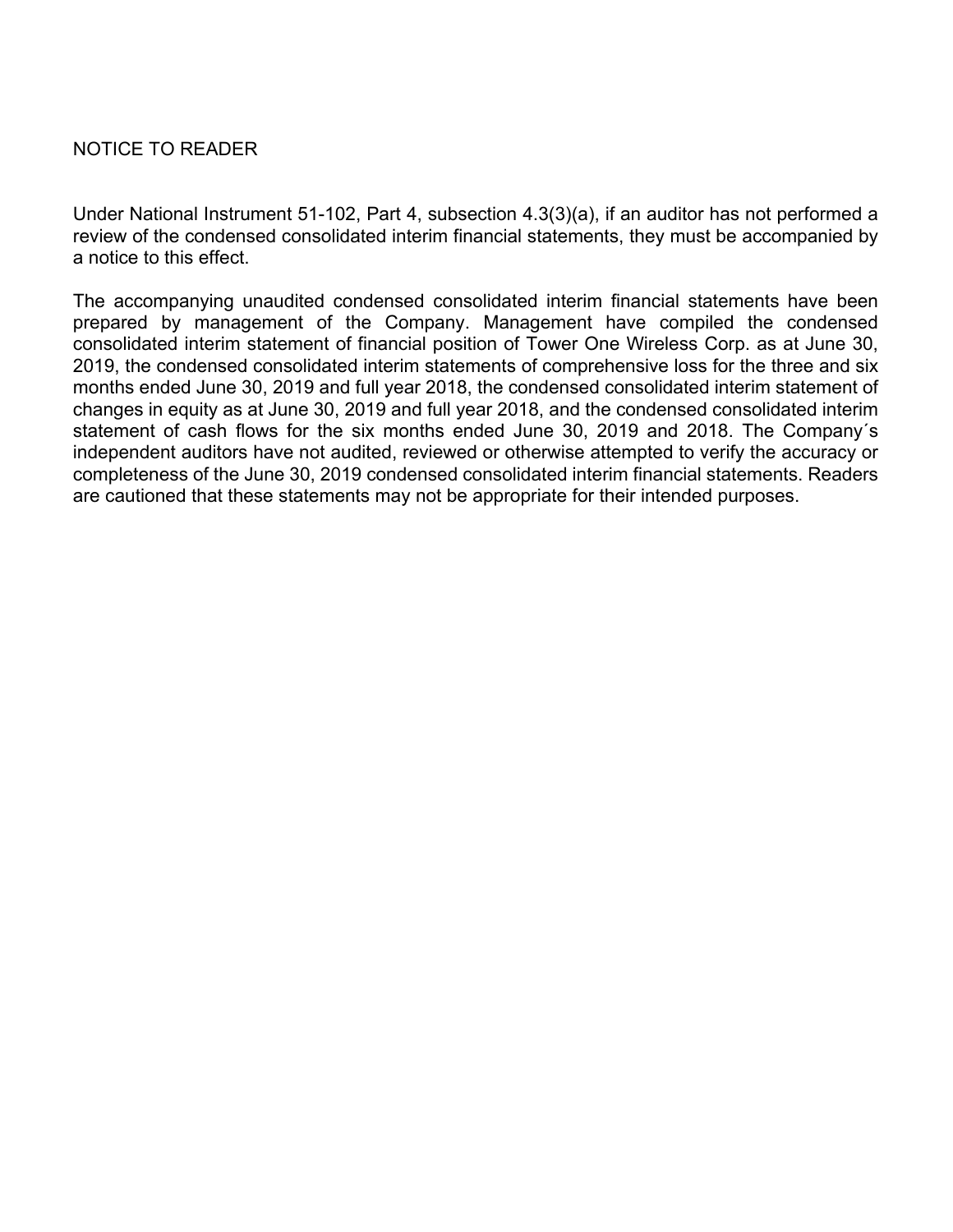Condensed Consolidated Interim Statements of Financial Position

(Expressed in Canadian Dollars)

(Unaudited)

|                                                 |             | June 30, 2019      | December 31, 2018 |
|-------------------------------------------------|-------------|--------------------|-------------------|
|                                                 | <b>Note</b> | (Unaudited)        | (Audited)         |
| <b>Current Assets</b>                           |             |                    | \$                |
| Cash and cash equivalents                       |             | 48,325             | 346,103           |
| Accounts receivable                             |             | 486,920            | 454,024           |
| Inventory                                       |             | 581,781            |                   |
| Other receivable                                |             | 478,083            |                   |
| Prepaid expenses and deposits                   |             | 105,572            | 308,153           |
| <b>Tax Credit</b>                               |             | 881,446            |                   |
| <b>Total Current Assets</b>                     |             | 2,582,126          | 1,108,280         |
|                                                 |             |                    |                   |
| Other                                           |             | 29,612             | 292,118           |
| Intangible assets                               | 8           | 1,843,589          | 1,843,589         |
| Property and equipment                          | 9           | 11,401,757         | 8,221,477         |
| Asset held for sale                             |             |                    | 1,116,376         |
| <b>Total Assets</b>                             |             | 15,857,084         | 12,581,840        |
|                                                 |             |                    |                   |
|                                                 |             |                    |                   |
| <b>Current Liabilities</b>                      |             |                    |                   |
| <b>Bank indebtedness</b>                        |             | 33,417             | 39,464            |
| Accounts payable and accrued liabilities        |             | 2,667,537          | 3,705,748         |
| Interest payable<br>Deferred revenue            |             | 672,039            | 903,086           |
| Advances from customers                         |             | 166,751            | 182,878           |
| Other short term liabilities                    |             | 4,880,735          |                   |
| Convertible debentures                          | 12          | 749,161<br>723,015 | 1,387,624         |
|                                                 |             |                    | 1,780,822         |
| Promissory note payable<br>Loan payable         | 13          | 1,768,574          | 1,106,222         |
| Loans from related parties                      | 10          | 2,331,916          | 2,109,780         |
| <b>Total Current Liabilities</b>                |             | 13,993,143         | 11,215,624        |
|                                                 |             |                    |                   |
| Bonds payable                                   | 14          | 1,886,555          | 865,937           |
| Deferred income tax liability                   |             | 1,141,006          | 322,289           |
| <b>Total Liabilities</b>                        |             | 17,020,704         | 12,403,850        |
|                                                 |             |                    |                   |
| <b>Shareholders' Equity</b>                     |             |                    |                   |
| Share capital                                   |             | 16,876,382         | 16,876,382        |
| Subscriptions received                          |             | (30,000)           | (30,000)          |
| <b>Contributed surplus</b>                      |             | 2,089,462          | 2,089,462         |
| Non-controlling interest                        |             | (184, 492)         | 386,083           |
| <b>Deficit</b>                                  |             | (19, 557, 847)     | (18, 789, 710)    |
| Accumulated other comprehensive loss            |             | (357, 125)         | (354, 227)        |
| <b>Total Shareholders' Equity</b>               |             | (1, 163, 620)      | 177,990           |
| <b>Total Equity and Liabilities</b>             |             | 15,857,084         | 12,581,840        |
| Nature of operations and going concern (Note 1) |             |                    |                   |

Subsequent events (Note 19)

Approved on behalf of the Board of Directors:

*"Alejandro Ochoa" "Brian Gusko"*

The accompanying notes are an integral part of these condensed consolidated interim financial statements. 1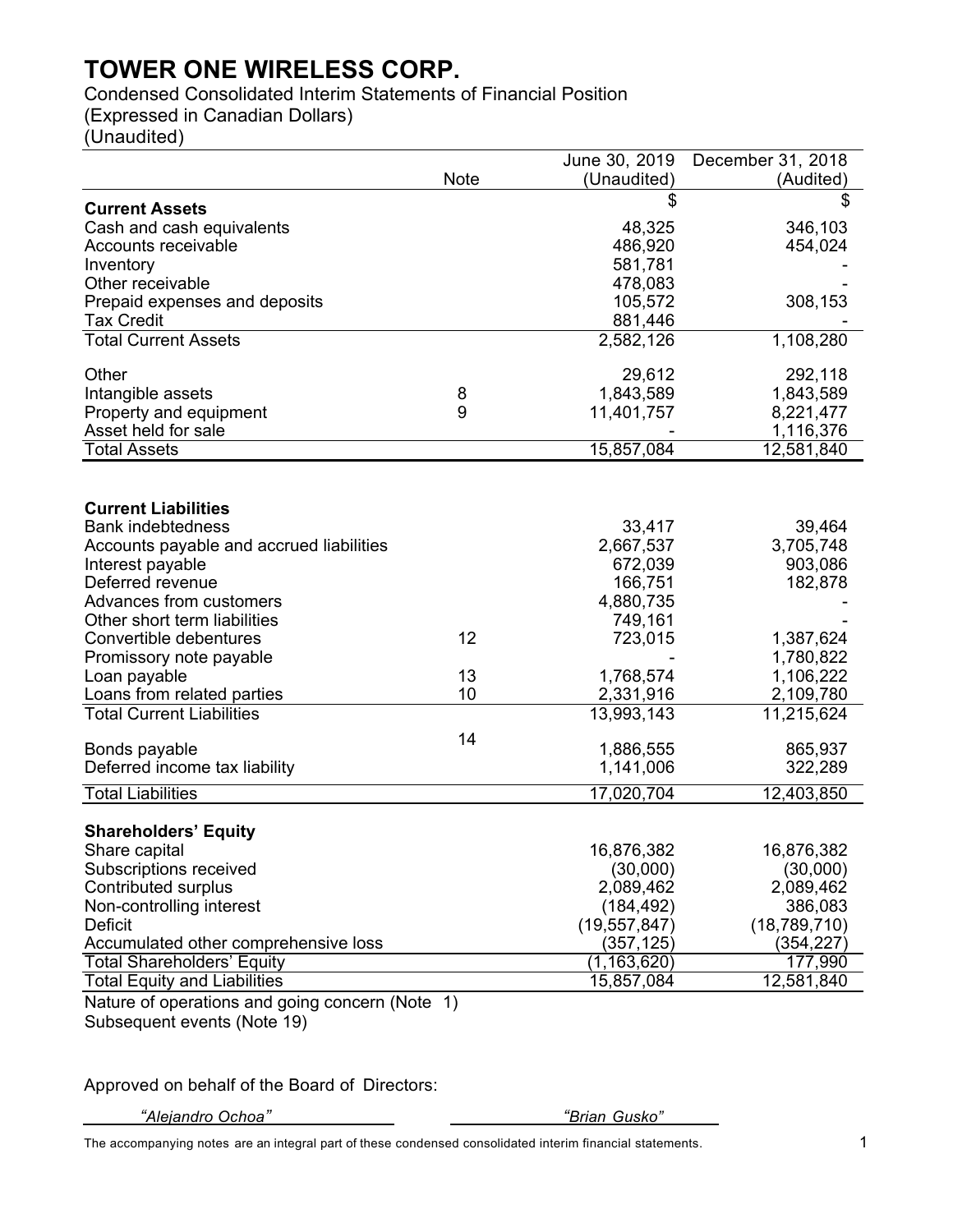Condensed Consolidated Interim Statements of Comprehensive Loss

(Expressed in Canadian Dollars)

(Unaudited)

| <b>June 30,</b><br><b>June 30,</b><br><b>June 30,</b><br><b>June 30,</b><br>2019<br>2018<br>2019<br>Note<br>2018<br>\$<br>\$<br>\$<br>\$<br>4,757,709<br>208,450<br>266,724<br>116,095<br>Revenue<br><b>Expenses</b> |
|----------------------------------------------------------------------------------------------------------------------------------------------------------------------------------------------------------------------|
|                                                                                                                                                                                                                      |
|                                                                                                                                                                                                                      |
|                                                                                                                                                                                                                      |
|                                                                                                                                                                                                                      |
|                                                                                                                                                                                                                      |
| COGS<br>600,417<br>9,163<br>2,569,557<br>18,539                                                                                                                                                                      |
| 375,115<br>1,142,389<br>Advertising and promotion<br>87,498<br>Amortization<br>168,253<br>52,808<br>240,040                                                                                                          |
| Bank charges<br>11,162<br>41,684<br>23,754<br>84,173                                                                                                                                                                 |
| 22,638<br>910<br>48,627<br>910<br>Insurance                                                                                                                                                                          |
| 647,347<br>521,846<br>1,045,915<br>713,093<br>Interest                                                                                                                                                               |
| 18,512<br>538,796<br>203,228<br>Office and miscellaneous<br>50,117                                                                                                                                                   |
| 2,705<br>Permits and licenses<br>4,034                                                                                                                                                                               |
| Professional fees<br>(273, 975)<br>343,820<br>157,285<br>677,190                                                                                                                                                     |
| Share-based compensation<br>1,913,692                                                                                                                                                                                |
| 25,371<br>Transfer agent and filing fees<br>9,639                                                                                                                                                                    |
| Travel<br>18,175<br>50,169<br>100,127<br>102,307                                                                                                                                                                     |
| 900,747<br>28,005<br>1,049,196<br>Salaries & Wages<br>45,506                                                                                                                                                         |
| 2,115,981<br>1,483,276<br>5,777,331<br>5,013,896<br><b>Total Expenses</b>                                                                                                                                            |
| Loss before other items<br>(4,805,446)<br>(1,849,257)<br>(1,367,181)<br>(1,019,622)                                                                                                                                  |
| <b>Other items</b>                                                                                                                                                                                                   |
| Listing expense                                                                                                                                                                                                      |
| (1,343,717)<br>(1,451,882)<br>Other Income/Expense                                                                                                                                                                   |
| Gain on net monetary position<br>594,007<br>120,524<br>1,174,521<br>120,524                                                                                                                                          |
| (749, 711)<br>(277, 361)<br>120,524<br>120,524<br><b>Total Oher items</b>                                                                                                                                            |
| Net loss before income taxes<br>(2,598,967)<br>(1, 246, 657)<br>(1, 296, 983)<br>(4,684,922)                                                                                                                         |
| Deferred income tax recovery<br>40,500<br>40,500                                                                                                                                                                     |
| Net loss from continuing operations<br>(2,598,967)<br>(1,206,157)<br>(1, 296, 983)<br>(4,644,422)                                                                                                                    |
| Net income (loss) from discontinued operation<br>(190, 367)<br>109,572                                                                                                                                               |
| (1, 296, 983)<br>(4, 534, 850)<br><b>Net loss</b><br>(2,598,967)<br>(1, 396, 524)                                                                                                                                    |
| Other comprehensive income (loss)                                                                                                                                                                                    |
| Foreign exchange translation adjustment<br>3,217<br>3,217<br>(416, 361)<br>(601, 678)                                                                                                                                |
| (2, 595, 750)<br><b>Comprehensive loss</b><br>(1,998,202)<br>(1, 293, 766)<br>(4,951,211)                                                                                                                            |
| Net income (loss) attributable to:                                                                                                                                                                                   |
| Shareholders of the Company<br>(2,073,654)<br>(1,438,208)<br>(771, 671)<br>(4, 556, 297)                                                                                                                             |
| Non-controlling interest<br>(525, 312)<br>41,684<br>(525, 312)<br>21,447                                                                                                                                             |
| <b>Net loss</b><br>(4, 534, 850)<br>(2,598,967)<br>(1, 396, 524)<br>(1, 296, 983)                                                                                                                                    |
| Other comprehensive income (loss) attributable to:                                                                                                                                                                   |
| Shareholders of the Company                                                                                                                                                                                          |
| (2,898)<br>(2,898)<br>(551, 151)<br>(391,010)<br>Non-controlling interest<br>(319)<br>(50, 527)<br>(319)<br>(25, 351)                                                                                                |
|                                                                                                                                                                                                                      |
| Other comprehensive income (loss)<br>(3,217)<br>(601, 678)<br>(416, 361)<br>(3,217)                                                                                                                                  |
| Loss per common share from continuing operations -<br>basic and diluted<br>(0.03)<br>(0.01)<br>(0.01)<br>(0.06)                                                                                                      |
| 92,684,302<br>93,389,446<br>93,389,446<br>83,186,693<br>Weighted average common shares outstanding                                                                                                                   |

The accompanying notes are an integral part of these condensed consolidated interim financial statements. 2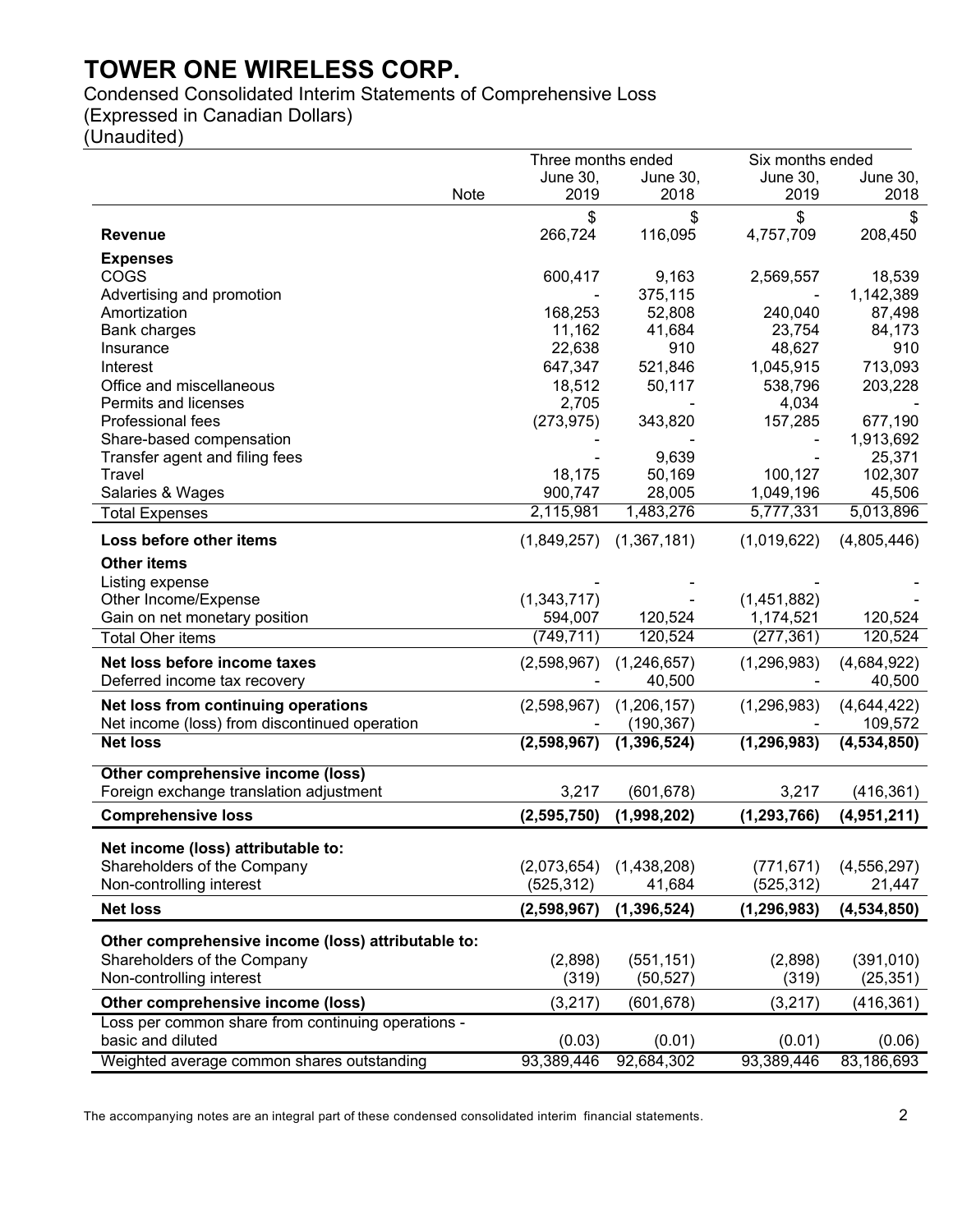Condensed Consolidated Interim Statement of Changes in Equity (Expressed in Canadian Dollars) (Unaudited)

|                                                                | Number of<br>Common<br>Shares | Share<br>Capital | Subscriptions<br>Received | Contributed<br>Surplus | Deficit        | Accumulated<br>Other<br>Comprehensive<br>Income | Deficiency<br>Attributable to<br><b>Shareholders</b><br>of the<br>Company | Non-<br>controlling<br>Interest | Total       |
|----------------------------------------------------------------|-------------------------------|------------------|---------------------------|------------------------|----------------|-------------------------------------------------|---------------------------------------------------------------------------|---------------------------------|-------------|
|                                                                |                               | \$               | \$                        | \$                     | \$             | \$                                              | \$                                                                        | \$                              | \$          |
| <b>Balance at</b><br><b>December 31, 2017</b>                  | 70,125,698                    | 10,635,886       | 170,000                   | 1,344,884              | (9,896,705)    | (27, 299)                                       | 2,226,766                                                                 | 188,156                         | 2,414,922   |
| Exercise of options                                            | 5,600,000                     | 2,460,301        | (200,000)                 | (1,200,301)            |                |                                                 | 1,060,000                                                                 |                                 | 1,060,000   |
| <b>Exercise of warrants</b>                                    | 8,665,201                     | 2,166,300        |                           |                        |                |                                                 | 2,166,300                                                                 |                                 | 2,166,300   |
| Shares issued for services                                     | 525,690                       | 110,395          |                           |                        |                |                                                 | 110,395                                                                   |                                 | 110,395     |
| Shares issuance                                                | 142,857                       | 30,000           | (30,000)                  |                        |                |                                                 |                                                                           |                                 |             |
| Shares issued for debt                                         | 780,000                       | 156,000          |                           |                        |                |                                                 | 156,000                                                                   |                                 | 156,000     |
| Shares issued for Mexmaken                                     | 7,500,000                     | 1,312,500        |                           |                        |                |                                                 | 1,312,500                                                                 | 145,833                         | 1,458,333   |
| Share-based compensation                                       |                               |                  |                           | 1,913,694              |                |                                                 | 1,913,694                                                                 |                                 | 1,913,694   |
| Subscriptions received                                         |                               |                  | 30,000                    |                        |                |                                                 | 30,000                                                                    |                                 | 30,000      |
| Shares Issued                                                  | 50,000                        | 5,000            |                           |                        |                |                                                 | 5,000                                                                     |                                 | 5,000       |
| <b>Fair Value of Warrants issued</b><br>for Bond Issuance cost |                               |                  | $\blacksquare$            | 28,514                 |                |                                                 | 28,514                                                                    |                                 | 28,514      |
| Equity portion of convertible<br>debentures                    |                               |                  | $\blacksquare$            | 2,673                  |                |                                                 | 2,673                                                                     |                                 | 2,673       |
| Net income (loss)                                              |                               |                  |                           |                        | (8,893,005)    |                                                 | (8,893,005)                                                               | 205,298                         | (8,687,707) |
| Comprehensive income (loss)                                    |                               |                  |                           |                        |                | (326, 928)                                      | (326, 928)                                                                | (153, 204)                      | (480, 132)  |
| <b>Balance at December 31,</b><br>2018                         | 93,389,446                    | 16,876,382       | (30,000)                  | 2,089,464              | (18, 789, 710) | (354, 227)                                      | (208, 091)                                                                | 386,083                         | 177,990     |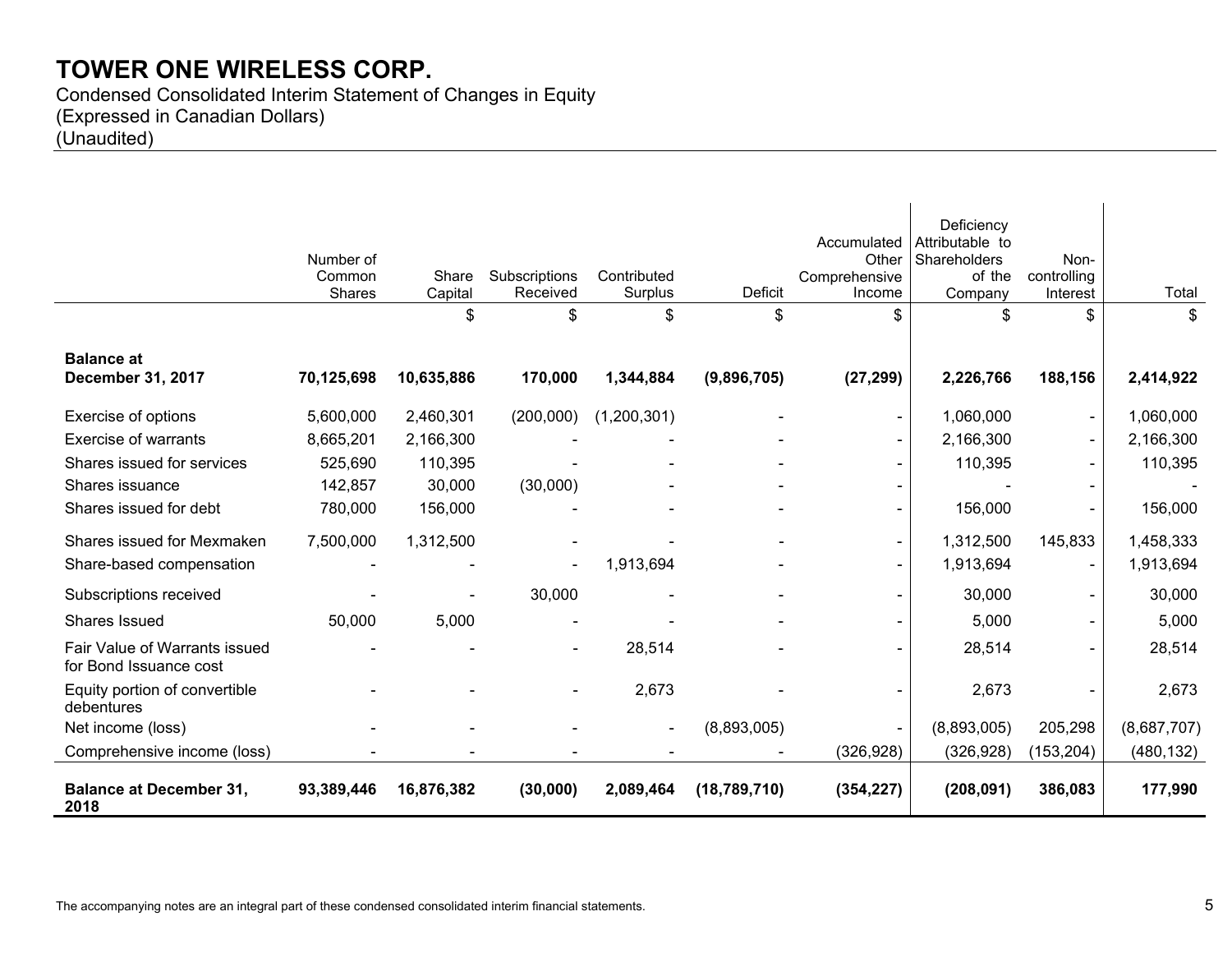Condensed Consolidated Interim Statement of Changes in Equity (Expressed in Canadian Dollars) (Unaudited)

|                                        | Number of<br>Common<br><b>Shares</b> | Share<br>Capital | Subscriptions<br>Received | Contributed<br>Surplus | Deficit        | Accumulated<br>Other<br>Comprehensive<br>Income | Deficiency<br>Attributable to<br>Shareholders<br>of the<br>Company | Non-<br>controlling<br>Interest | Total         |
|----------------------------------------|--------------------------------------|------------------|---------------------------|------------------------|----------------|-------------------------------------------------|--------------------------------------------------------------------|---------------------------------|---------------|
|                                        |                                      | \$               | \$                        | \$                     | \$             | \$                                              | \$                                                                 | \$                              | \$            |
| <b>Balance at</b><br>December 31, 2018 | 93,389,446                           | 16,876,382       | (30,000)                  | 2,089,462              | (18, 789, 710) | (354, 227)                                      | (208, 093)                                                         | 386,083                         | 177,990       |
| Exercise of options                    |                                      |                  |                           |                        |                | $\blacksquare$                                  |                                                                    |                                 |               |
| Exercise of warrants                   |                                      |                  |                           |                        |                |                                                 |                                                                    |                                 |               |
| Shares issued for services             |                                      |                  |                           |                        |                |                                                 |                                                                    |                                 |               |
| Shares issuance                        |                                      |                  |                           |                        |                |                                                 |                                                                    |                                 |               |
| Shares issued for debt                 |                                      | $\blacksquare$   |                           |                        |                |                                                 |                                                                    |                                 |               |
| Shares issued for Mexmaken             |                                      |                  |                           |                        |                |                                                 |                                                                    |                                 |               |
| Share-based compensation               |                                      |                  |                           |                        |                |                                                 |                                                                    |                                 |               |
| Subscriptions received                 |                                      |                  |                           |                        |                |                                                 |                                                                    |                                 |               |
| Net income (loss)                      |                                      |                  |                           | $\blacksquare$         | (768, 137)     | $\blacksquare$                                  | (768, 137)                                                         | (570, 256)                      | (1,338,393)   |
| Comprehensive income (loss)            |                                      |                  |                           |                        |                | (2,898)                                         | (2,898)                                                            | (319)                           | (3,217)       |
| Balance at June 30, 2019               | 93,389,446                           | 16,876,382       | (30,000)                  | 2,089,462              | (19, 557, 847) | (357, 125)                                      | (979, 126)                                                         | (184, 498)                      | (1, 163, 620) |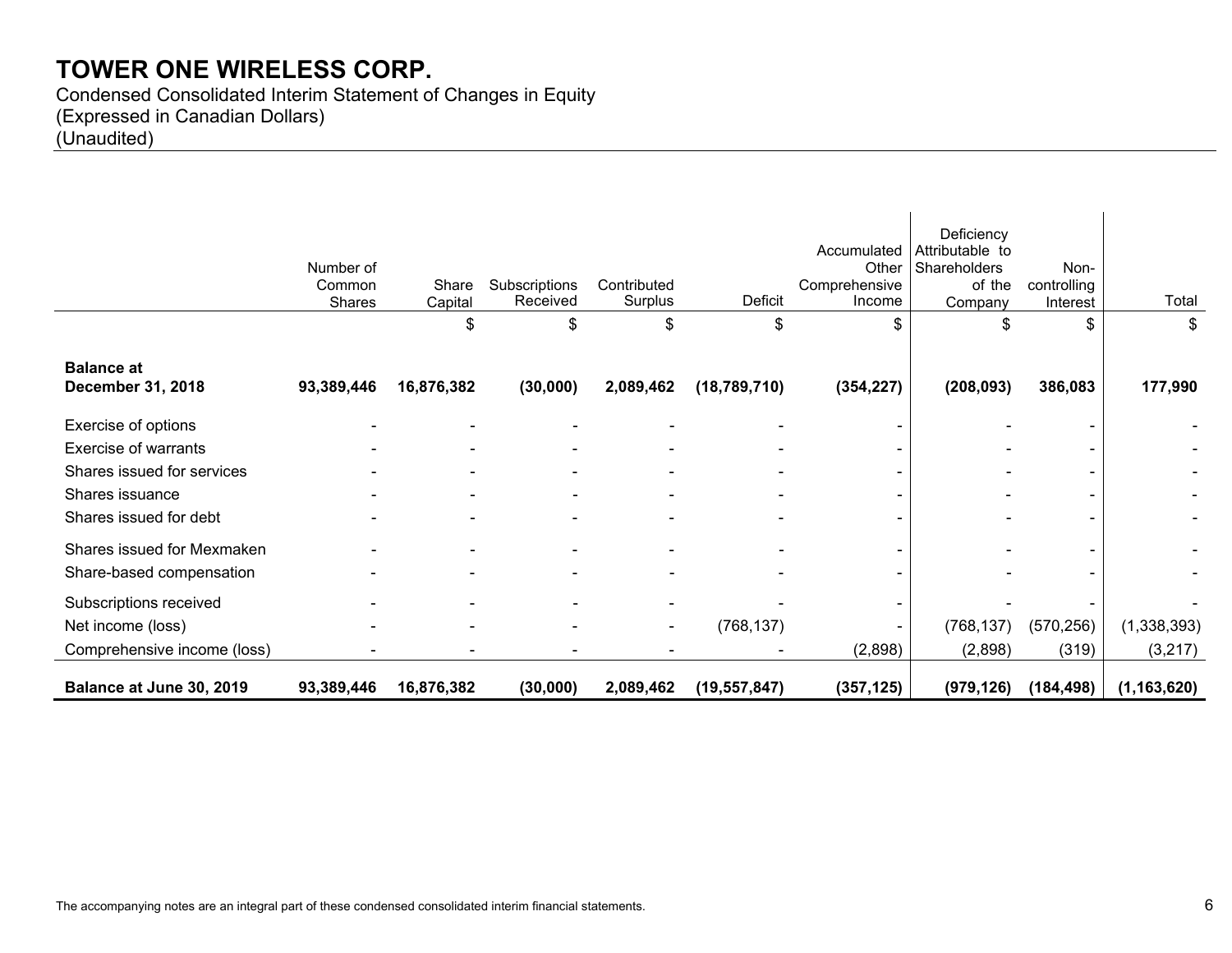Condensed Consolidated Interim Statements of Cash Flows

(Expressed in Canadian Dollars)

(Unaudited)

| Six months ended                                                         |                           |                           |  |
|--------------------------------------------------------------------------|---------------------------|---------------------------|--|
|                                                                          | June 30, 2019             | June 30, 2018<br>\$       |  |
| Cash flows from operating activities                                     |                           |                           |  |
| Net loss from continuing operations                                      | (1,293,768)               | (4,644,422)               |  |
| Item not affection cash:                                                 |                           |                           |  |
| Amortization                                                             | 240,040                   | 83,162                    |  |
| Accretion of loans from related parties                                  |                           | 71,640                    |  |
| Deferred income tax recovery                                             |                           | (40, 500)                 |  |
| Gain on net monetary position                                            |                           | (120, 524)                |  |
| Listing expense                                                          |                           | 1,913,692                 |  |
| Share-based compensation<br>Shares issued for services                   |                           | 110,395                   |  |
|                                                                          | (1,053,728)               | (2,626,557)               |  |
| Changes in non-cash working capital items:                               |                           |                           |  |
| Accounts receivable                                                      | (301, 352)                | (61, 013)                 |  |
| Other receivable                                                         | (824, 212)                | (819, 376)                |  |
| Prepaid expenses and deposits                                            | (93, 859)                 | 102,775                   |  |
| Inventory                                                                | (581, 781)                |                           |  |
| Accounts payable and accrued liabilities                                 | (616, 111)                | 379,811                   |  |
| Deferred revenue and other payables                                      | 446,831                   | 90,843                    |  |
| Accrued interest on loans                                                | 126,727                   | 641,454                   |  |
| Cash used in operating activities of continuing operations               | (2,897,485)               | (2, 292, 063)             |  |
| Cash provided by operating activities of discontinuing operations        |                           | 10,761                    |  |
| Cash flows from investing activities                                     |                           |                           |  |
| Cash received from reverse acquisition                                   |                           |                           |  |
| Cash paid for acquisition of Evotech                                     |                           |                           |  |
| Cash in Evotech upon acquisition                                         |                           |                           |  |
| Cash in Mexmaken upon acquisition                                        |                           | 24,082                    |  |
| Advances and deposits                                                    | 3,099,913                 |                           |  |
| Construction in progress<br><b>Towers</b>                                | (504, 669)<br>(1,488,777) | (1,864,650)<br>(251, 222) |  |
| Cash provided by (used in) investing activities of continuing operations | 1,106,467                 | (2,091,790)               |  |
| Cash used in investing activities of discontinuing operations            |                           |                           |  |
|                                                                          |                           |                           |  |
| <b>Cash flows from financing activities</b>                              |                           |                           |  |
| Shares issued for cash, net<br>Exercise of stock options and warrants    |                           | 30,000<br>3,256,300       |  |
| Subscriptions received                                                   |                           |                           |  |
| Advances from related parties                                            | 1,087,356                 |                           |  |
| Loan advances                                                            | 472,138                   | 473,685                   |  |
| Cash provided by financing activities of continuing operations           | 1,559,494                 | 3,759,985                 |  |
| Cash used in financing activities of discontinuing operations            |                           |                           |  |
| Effect of changes in exchange rates on cash                              |                           | 391,010                   |  |
|                                                                          |                           |                           |  |
| Change in cash                                                           | (297, 746)                | (222,097)                 |  |
| Cash, beginning                                                          | 346,071                   | 284,225                   |  |
|                                                                          |                           |                           |  |
| Cash, ending                                                             | 48,325                    | 62,128                    |  |
| Supplemental disclosure of cash flow information:                        |                           |                           |  |
| Cash paid for interest                                                   |                           |                           |  |
| Cash paid for income taxes                                               |                           |                           |  |
|                                                                          |                           |                           |  |
| Non-cash transactions:                                                   |                           |                           |  |
| Shares issued for services (Note 9(a))                                   |                           | 110,395                   |  |
| Other Non-Cash effects                                                   | (66, 224)                 |                           |  |

The accompanying notes are an integral part of these condensed consolidated interim financial statements.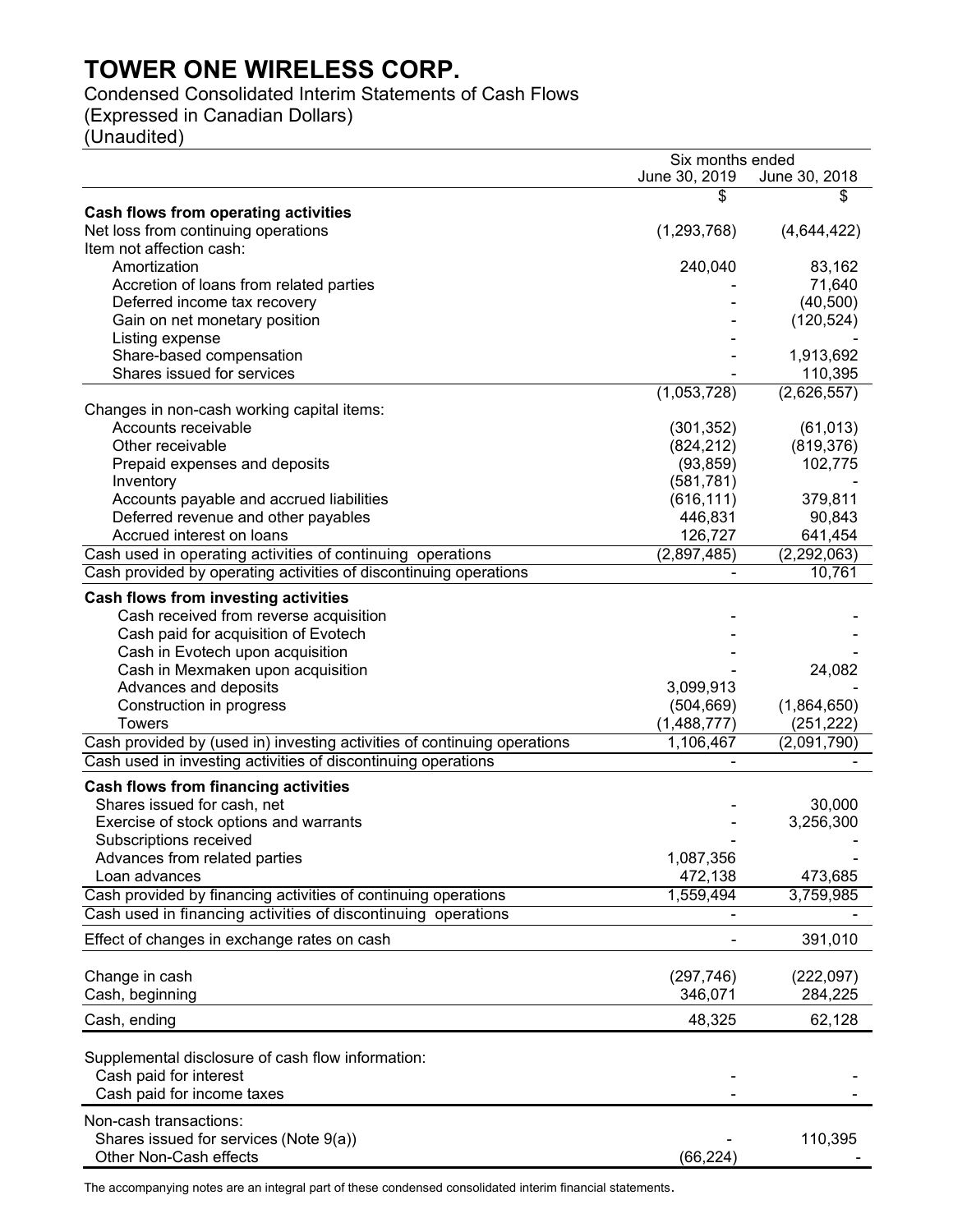Notes to Condensed Consolidated Interim Financial Statements For the Three and Six Months Ended June 30, 2019 and 2018 (Expressed in Canadian Dollars) (Unaudited)

### **1. NATURE OF OPERATIONS AND GOING CONCERN**

Tower One Wireless Corp. ("Tower One" or the "Company") is a pure-play, build-to-suit ("BTS") tower owner, operator and developer of multitenant communications structures. The Company's primary business is the leasing of space on communications sites to mobile network operators ("MNOs"). The Company offers towerrelated services in the largest Spanish speaking countries in Latin America: Argentina, Colombia and Mexico. These tower-related services include site acquisition, zoning and permitting, structural analysis, and construction which primarily supports the Company's site leasing business, including the addition of new tenants and equipment on its sites. BTS is where a long-term site lease is in hand with a tenant prior to undergoing construction.

Tower One was incorporated under the laws of the Province of British Columbia, Canada on September 12, 2005. On October 14, 2011, the Company became a reporting company in British Columbia and was approved by the Canadian Securities Exchange ("CSE") and commenced trading on November 16, 2011. The Company's registered office is located at Suite 605, 815 Hornby Street, Vancouver, BC, Canada V6Z 2E6.

These condensed consolidated interim financial statements have been prepared on the basis of accounting principles applicable to a going concern, and accordingly, do not purport to give effect to adjustments which may be required should the Company be unable to achieve the objectives above as a going concern. The net realizable value of the Company's assets may be materially less than the amounts recorded in these condensed consolidated interim financial statements should the Company be unable to realize its assets and discharge its liabilities in the normal course of business. At June 30, 2019, the Company had an accumulated deficit of \$19,557,847 which has been funded primarily by related parties and a working capital deficiency of \$11,411,017. Ongoing operations of the Company are dependent upon the Company's ability to generate sufficient revenues in the future, receive continued financial support and complete equity financings. These factors raise significant doubt about the Company's ability to continue as a going concern.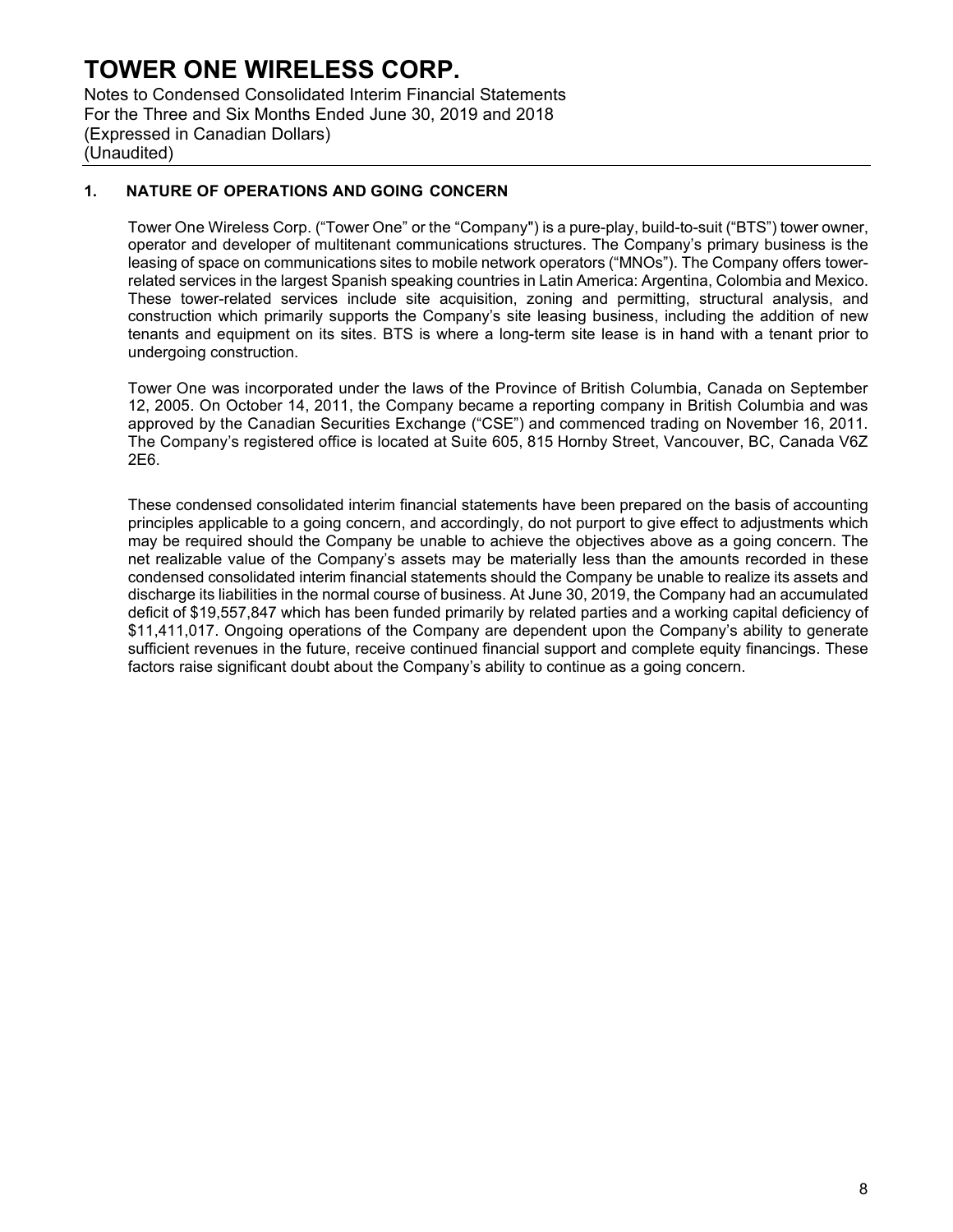Notes to Condensed Consolidated Interim Financial Statements For the Three and Six Months Ended June 30, 2019 and 2018 (Expressed in Canadian Dollars) (Unaudited)

### **2. STATEMENT OF COMPLIANCE AND BASIS OF PRESENTATION**

#### **(a) Statement of Compliance**

These condensed consolidated interim financial statements have been prepared in accordance with International Accounting Standard 34, Interim Financial Reporting ("IAS 34") using accounting policies consistent with International Financial Reporting Standards ("IFRS") as issued by the International Accounting Standards Board ("IASB") and Interpretations of the IFRS Interpretations Committee ("IFRIC"). These condensed consolidated interim financial statements were approved and authorized for issue by the Board of Directors on August 29, 2019.

#### **(b) Basis of Presentation and Consolidation**

These condensed consolidated interim financial statements were prepared on a historical cost basis, except for financial instruments classified as fair value through profit or loss. In addition, these condensed consolidated interim financial statements have been prepared using the accrual basis of accounting, except for cash flow information. For the period ended June 30, 2019, the consolidated financial statements include the following entities:

| Entity                                        | Country    | Percentage<br>of ownership | Functional<br>currency |
|-----------------------------------------------|------------|----------------------------|------------------------|
|                                               |            |                            |                        |
| Tower One Wireless Corp.                      | Canada     | Parent                     | Canadian dollars       |
| Tower Two SAS                                 | Argentina  | 100%                       | Argentina Peso         |
| <b>Tower Three SAS</b>                        | Colombia   | 100%                       | Colombian Peso         |
| Tower 3 SA                                    | Argentina  | 100%                       | Argentina Peso         |
| <b>Innervision SAS</b>                        | Colombia   | 90%                        | Colombian Peso         |
| <b>Evolution Technology SA</b>                | Argentina  | 65%                        | Argentina Peso         |
| Tower Construction & Technical Services, Inc. | <b>USA</b> | 100%                       | US dollars             |
| Comercializadora Mexmaken, S.A. de C.V.       | Mexico     | 90%                        | Mexican Peso           |

All significant inter-company balances and transactions have been eliminated on consolidation.

#### **(c) Use of Estimates and Judgments**

The Company makes estimates and assumptions about the future that affect the reported amounts of assets and liabilities. Estimates and judgments are continually evaluated based on historical experience and other factors, including expectations of future events that are believed to be reasonable under the circumstances. Significant areas requiring the use of management estimates include the following:

#### (i) Intangible Assets – useful lives

The Company records intangible assets purchased in a business combination at their fair value. Determining fair value requires management to use estimates that could be material. Following initial recognition, the Company carries the value of intangible assets at cost less accumulated amortization and any accumulated impairment losses. Amortization is recorded on a straight- line basis based upon management's estimate of the useful life and residual value. The estimates are reviewed at least annually and are updated if expectations change as a result of technical obsolescence or legal and other limits to use. A change in the useful life or residual value will impact the reported carrying value of the intangible assets resulting in a change in related amortization expense.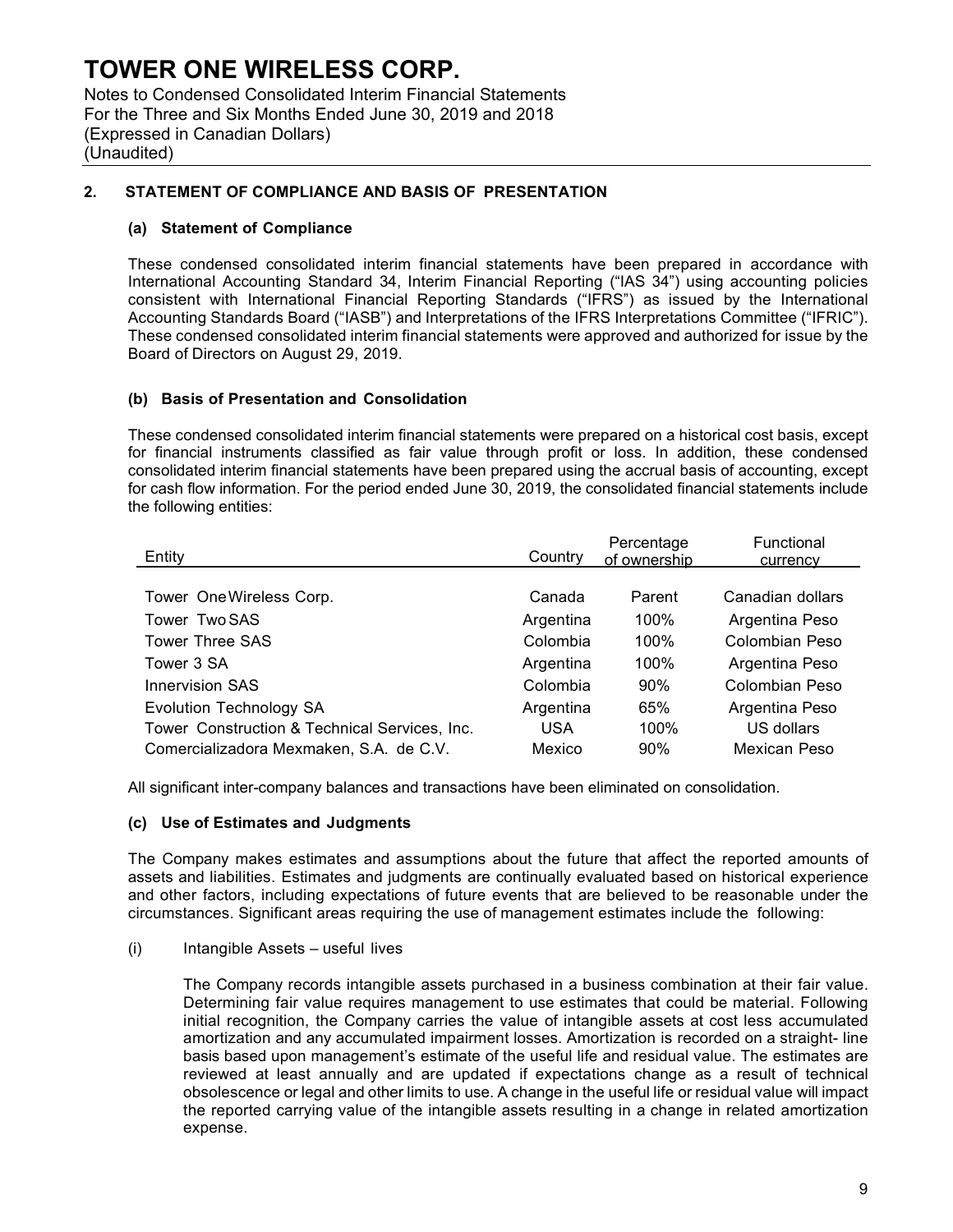Notes to Condensed Consolidated Interim Financial Statements For the Three and Six Months Ended June 30, 2019 and 2018 (Expressed in Canadian Dollars) (Unaudited)

### **2. STATEMENT OF COMPLIANCE AND BASIS OF PRESENTATION (CONTINUED)**

#### **(c) Use of Estimates and Judgments (Continued)**

(ii) Inputs into Black-Scholes model

The Company has applied estimates with respect to the valuation of shares issued for non-cash consideration. Shares are valued first at the fair value of services received, and if this not readily determinable, at the fair value of the equity instruments granted at the date the Company receives the goods or services.

The Company measures the cost of equity-settled transactions with employees by reference to the fair value of services performed, and if the fair value of the services performed is not readily determinable, at the fair value of the equity instruments at the date at which they are granted. Estimating fair value for share-based payment transactions requires determining the most appropriate valuation model, which is dependent on the terms and conditions of the grant. This estimate also requires determining the most appropriate inputs to the valuation model including the fair value of the underlying common shares, the expected life of the share option, volatility and dividend yield. The fair value of the underlying common shares is assessed as the quoted market price on grant date. The assumptions and models used for estimating fair value for share- based payment transactions are discussed in Note 10. Actual results may differ from these estimates and assumptions.

The estimates and underlying assumptions are reviewed on an ongoing basis. Revisions to accounting estimates are recognized in the period in which the estimates are revised if the revision affects only that period or in the period of the revision and further periods if the review affects both current and future periods.

(iii) Useful lives of Equipment

Amortization is recorded on a declining balance basis based upon management's estimate of the useful life and residual value. The estimates are reviewed at least annually and are updated if expectations change as a result of the physical condition, technical obsolescence or legal and other limits to use. A change in the useful life or residual value will impact the reported carrying value of towers and equipment resulting in a change in related amortization expense.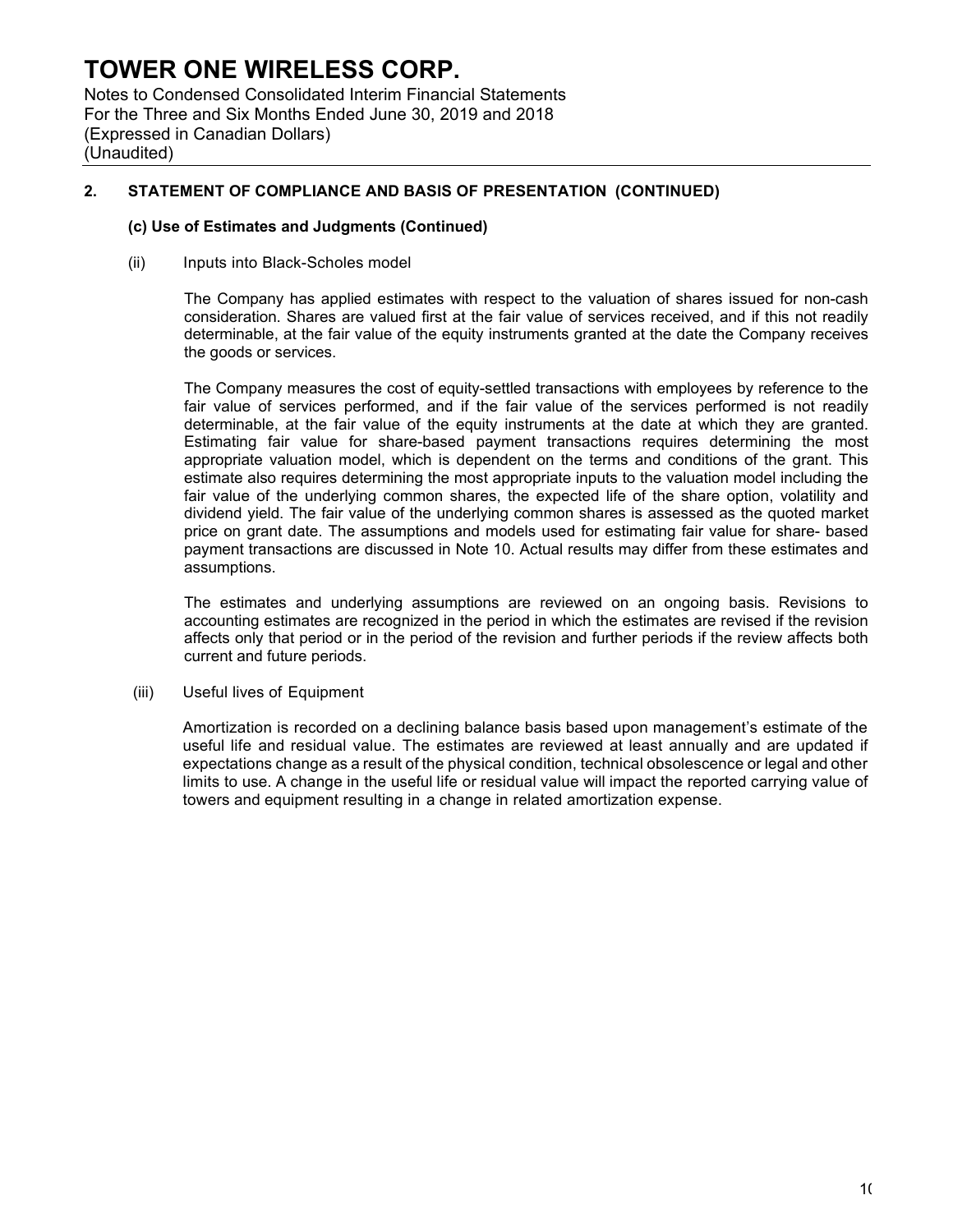Notes to Condensed Consolidated Interim Financial Statements For the Three and Six Months Ended June 30, 2019 and 2018 (Expressed in Canadian Dollars) (Unaudited)

### **2. STATEMENT OF COMPLIANCE AND BASIS OF PRESENTATION (CONTINUED)**

#### **(c) Use of Estimates and Judgments (Continued)**

#### Use of Judgments

Critical accounting judgments are accounting policies that have been identified as being complex or involving subjective judgments or assessments with a significant risk of material adjustment in the year:

(i) Going concern

The assessment of whether the going concern assumption is appropriate requires management to take into account all available information about the future, which is at least, but not limited to, twelve months from the end of the reporting period. The Company is aware that material uncertainties related to events or conditions may cast significant doubt upon the Company's ability to continue as a going concern. Further information regarding going concern is outlined in Note 1.

(ii) Income taxes

The measurement of income taxes payable and deferred income tax assets and liabilities requires management to make judgments in the interpretation and application of the relevant tax laws. The actual amount of income taxes only becomes final upon filing and acceptance of the tax return by the relevant tax authorities, which occurs subsequent to the issuance of the condensed consolidated interim financial statements.

(iii) Determination of control in business acquisitions

The determination of the acquirer in business acquisitions is subject to judgment and requires the Company to determine which party obtains control of the combining entities. Management applies judgment in determining control by assessing the following three factors: whether the Company has power; whether the Company has exposure or rights to variable returns; and whether the Company has the ability to use its power to affect the amount of its returns. In exercising this judgment, management reviewed the representation on the Board of Directors and key management personnel, the party that initiated the transaction, and each of the entities' activities.

The assessment of whether an acquisition constitutes a business is also subject to judgment and requires the Company to review whether the acquired entity contains all three elements of a business, including inputs, processes and the ability to create output.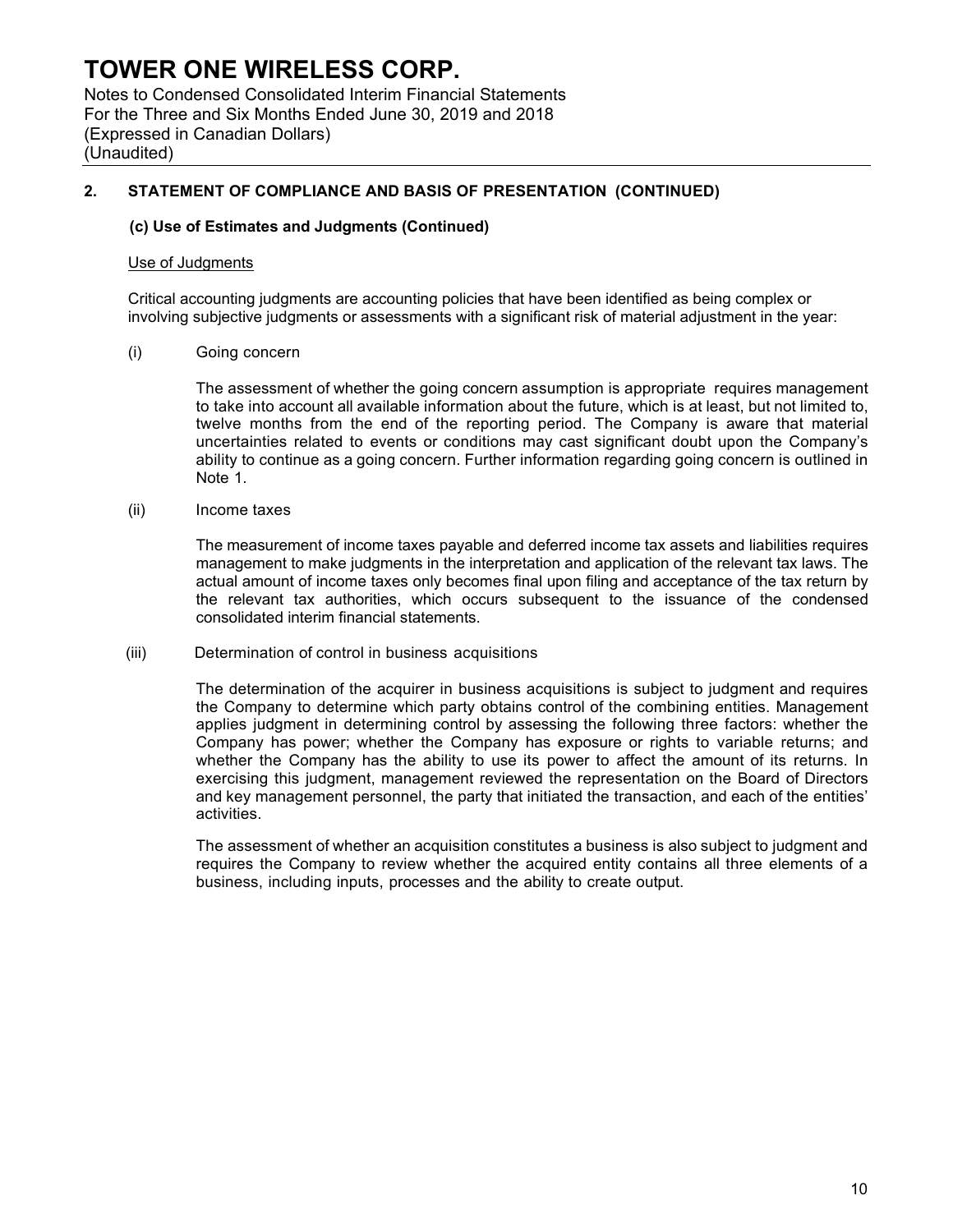Notes to Condensed Consolidated Interim Financial Statements For the Three and Six Months Ended June 30, 2019 and 2018 (Expressed in Canadian Dollars) (Unaudited)

### **2. STATEMENT OF COMPLIANCE AND BASIS OF PRESENTATION (CONTINUED)**

#### **(c) Use of Estimates and Judgments (Continued)**

(iv) Intangible Assets – impairment

The application of the Company's accounting policy for intangible assets expenditures requires judgment in determining whether it is likely that future economic benefits will flow to the Company, which may be based on assumptions about future events or circumstances. Estimates and assumptions may change if new information becomes available. If, after expenditures are capitalized, information becomes available suggesting that the recovery of expenditures is unlikely. the amount capitalized is written off in profit or loss in the period the new information becomes available.

(v) Classification of lease agreements

Management uses judgment in determining whether a lease is a finance lease arrangement that transfers substantially all the risks and rewards of ownership.

(vi) Impairment of Equipment

At the end of each reporting period, management makes a judgment whether there are any indications of impairment of its equipment. If there are indications of impairment, management performs an impairment test on a cash-generating unit basis. The impairment test compares the recoverable amount of the asset to its carrying amount. The recoverable amount is the higher of the asset's value in use (present value of the estimated future cash flows) and its estimated fair value less costs of disposal.

(vii) Determination of functional currency and hyperinflationary economies

The determination of the functional currency for the Company and its subsidiaries was based on management's judgment of the underlying transactions, events and conditions relevant to each entity. The determination of whether an entity operates in a hyperinflationary economy was based on management's judgment of the underlying economic condition of the country the entity operates in.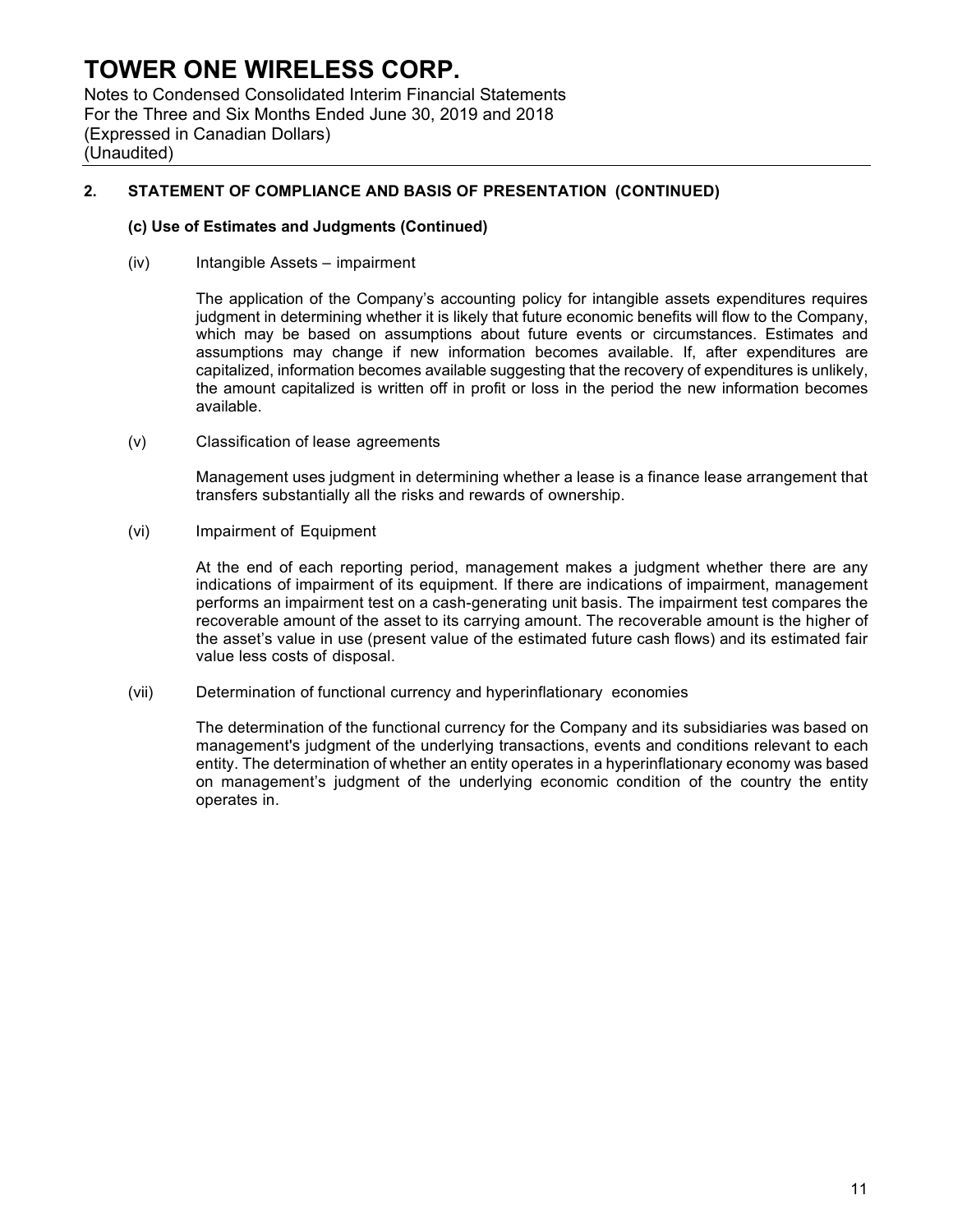Notes to Condensed Consolidated Interim Financial Statements For the Three and Six Months Ended June 30, 2019 and 2018 (Expressed in Canadian Dollars) (Unaudited)

### **3. REVERSE ACQUISITION AND LISTING EXPENSE**

On January 12, 2017, the Company completed the transactions described in Note 1 by issuing 30,000,000 common shares to the shareholders of Tower Three. For accounting purposes, the Acquisition is considered to be outside the scope of IFRS 3 *Business Combinations* since Tower One was inactive prior to the Acquisition and were limited to the management of cash resources and the maintenance of its listing and accordingly did not constitute a business. The Acquisition is accounted for in accordance with IFRS 2 *Sharebased Payment* whereby Tower Three is deemed to have issued shares in exchange for the net assets or liabilities of Tower One together with its listing status at the fair value of the consideration received by Tower Three.

Since the share and share based consideration allocated to the former shareholders of the Company on closing the Acquisition is considered within the scope of IFRS 2, and the Company cannot identify specifically some or all of the goods or service received in return for the allocation of the shares, the value in excess of the net identifiable assets or obligations plus liabilities assumed by the Company acquired on closing was expensed in the statement of comprehensive loss as listing expense.

The Company is deemed to have issued 6,735,885 common shares of Tower Three at \$0.15 per common share for a fair value of \$1,010,383, which is included as consideration to the former shareholders of the Company. The \$0.15 value for the above-mentioned shares was based on the fair value from the concurrent private placement. The fair value of all the consideration given and charged to listing expense was comprised of:

| Fair value of share based consideration allocated: |             |
|----------------------------------------------------|-------------|
| Deemed share issuance                              | 1,010,383   |
| Identifiable net obligations assumed:              |             |
| Cash and cash equivalent                           | (1,378,183) |
| Subscriptions received for private placement       | 1,602,257   |
| Other assets                                       | (230,097)   |
| Liabilities                                        | 139,807     |
| Total                                              | 133,784     |
| Total listing expense                              | 1,144,167   |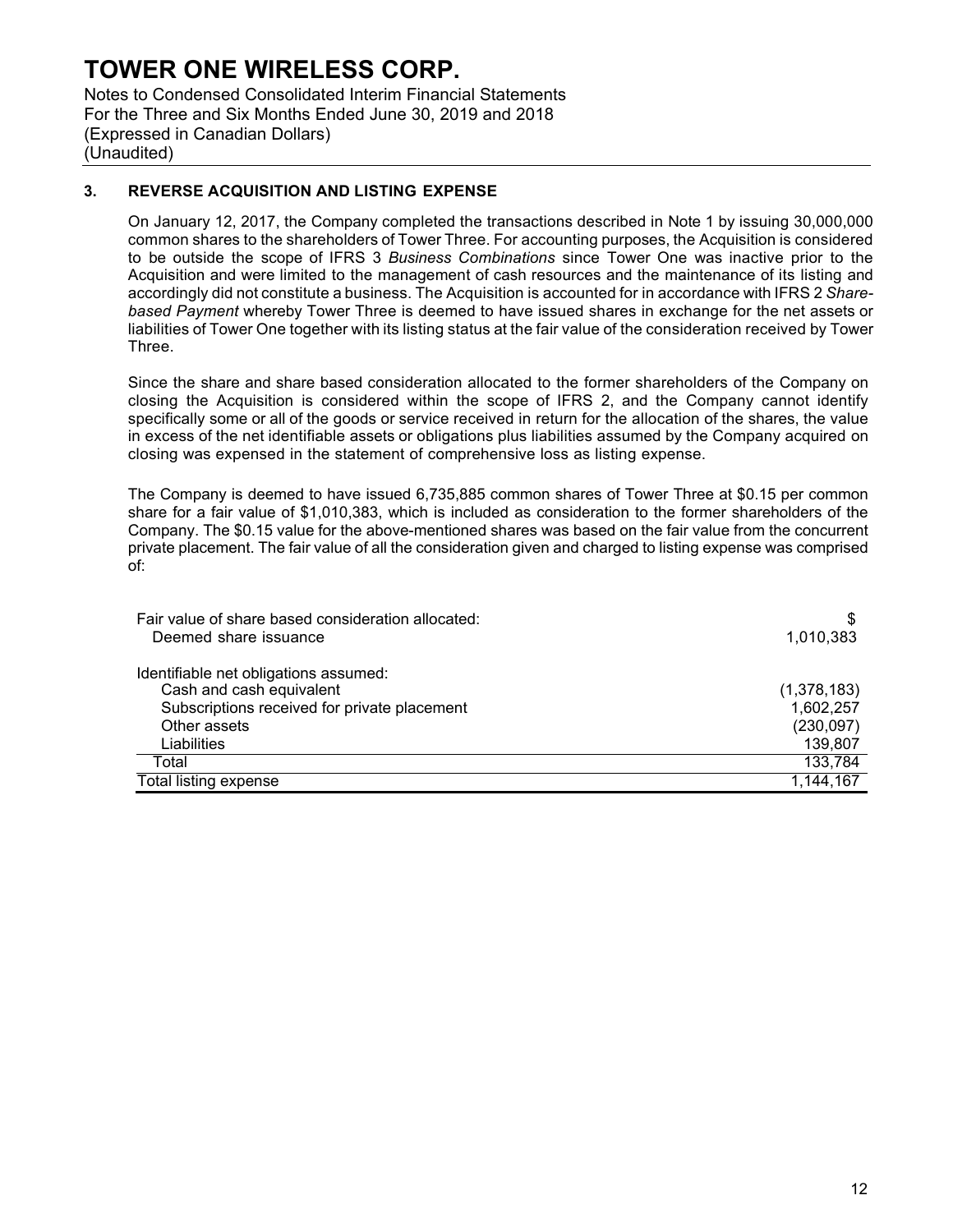Notes to Condensed Consolidated Interim Financial Statements For the Three and Six Months Ended June 30, 2019 and 2018 (Expressed in Canadian Dollars) (Unaudited)

### **4. ACQUISITION OF EVOLUTION TECHNOLOGY SA**

On March 30, 2017, the Company entered into a Share Purchase Offer Agreement with the shareholders of Evolution Technology SA ("Evotech") to acquire a 65% ownership interest. Since its incorporation on March 10, 2016, Evotech has obtained various permits for constructing cellular towers and also has master lease agreements with major telecom carriers in Argentina.

To obtain the 65% ownership interest, the Company paid US\$350,000 and issued 1,500,000 common shares with a fair value of \$480,000 to the shareholders of Evotech. In addition, the Company is committed to contribute the funds necessary for Evotech to construct 50 towers, or a lower number of towers to be agreed between the parties, for up to a total maximum amount of US\$3,500,000.

The Company determined that the acquisition of Evotech constituted a business combination as Evotech has inputs, processes and outputs. As such the Company has applied the acquisition method of accounting. As part of the acquisition of Evotech, the Company acquired Evotech's master lease agreement, which was recorded as an intangible asset.

The following table presents the allocation of the purchase price to the assets acquired and liabilities assumed based on their estimated fair values, which is the same as the carrying values, at the date of acquisition:

|                                                   | \$         |
|---------------------------------------------------|------------|
| Cash paid                                         | 466,260    |
| Fair value of common shares issued                | 480,000    |
| Total consideration                               | 946,260    |
| Assets acquired:                                  |            |
| Cash                                              | 4,676      |
| Due from shareholders                             | 6,490      |
| Construction in progress                          | 163,529    |
| Master lease agreement                            | 1,982,354  |
| Less: liabilities assumed                         |            |
| Accounts payable                                  | (7, 440)   |
| Deferred income tax liability                     | (693, 824) |
| Net assets of Evotech                             | 1,455,785  |
| Net assets attributed to non-controlling interest | (509,525)  |
| Net assets acquired                               | 946,260    |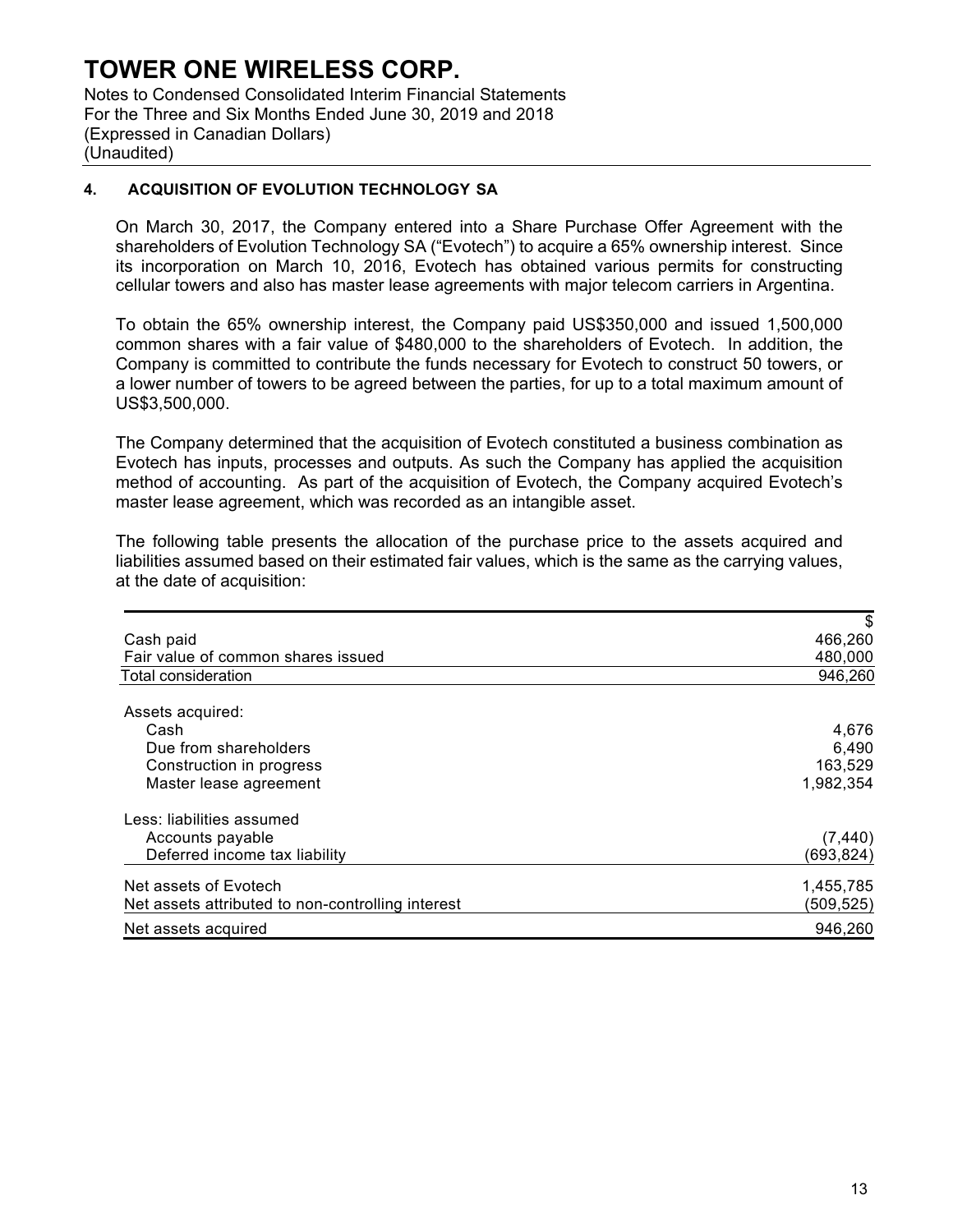Notes to Condensed Consolidated Interim Financial Statements For the Three and Six Months Ended June 30, 2019 and 2018 (Expressed in Canadian Dollars) (Unaudited)

### **5. ACQUISITION OF TOWER CONSTRUCTION & TECHNICAL SERVICES, INC.**

On October 18, 2017, the Company entered into an Escrow Agreement with the shareholders of Tower Construction & Technical Services, Inc. ("TCTS") to acquire 70% ownership interest in TCTS.

To obtain the 70% ownership interest, the Company is committed to operate the business and manage its financial affairs. No cash consideration or equity instruments were issued on this acquisition.

On March 1st, 2019, the Company entered into an agreement to buy the remaining 30% of TCTS from its previous shareholders. The Company now holds 100% interest in TCTS.

The Company determined that the acquisition of TCTS constituted a business combination as it has inputs, processes and outputs. As such, the Company has applied the acquisition method of accounting.

The following table presents assets acquired and liabilities assumed based on their estimated fair values, which is the same as the carrying values, at the date of acquisition:

|                                                   | \$         |
|---------------------------------------------------|------------|
| Liabilities assumed:                              |            |
| Bank indebtedness                                 | (52,042)   |
| Accounts payable                                  | (5,201)    |
| Due to related parties                            | (127, 655) |
| Net liabilities of TCTS                           | (184, 898) |
| Net assets attributed to non-controlling interest |            |
| Net liabilities assumed                           | (184, 898) |

The excess of net liabilities over consideration paid was written off to loss on investments as the future profitability of TCTS is uncertain.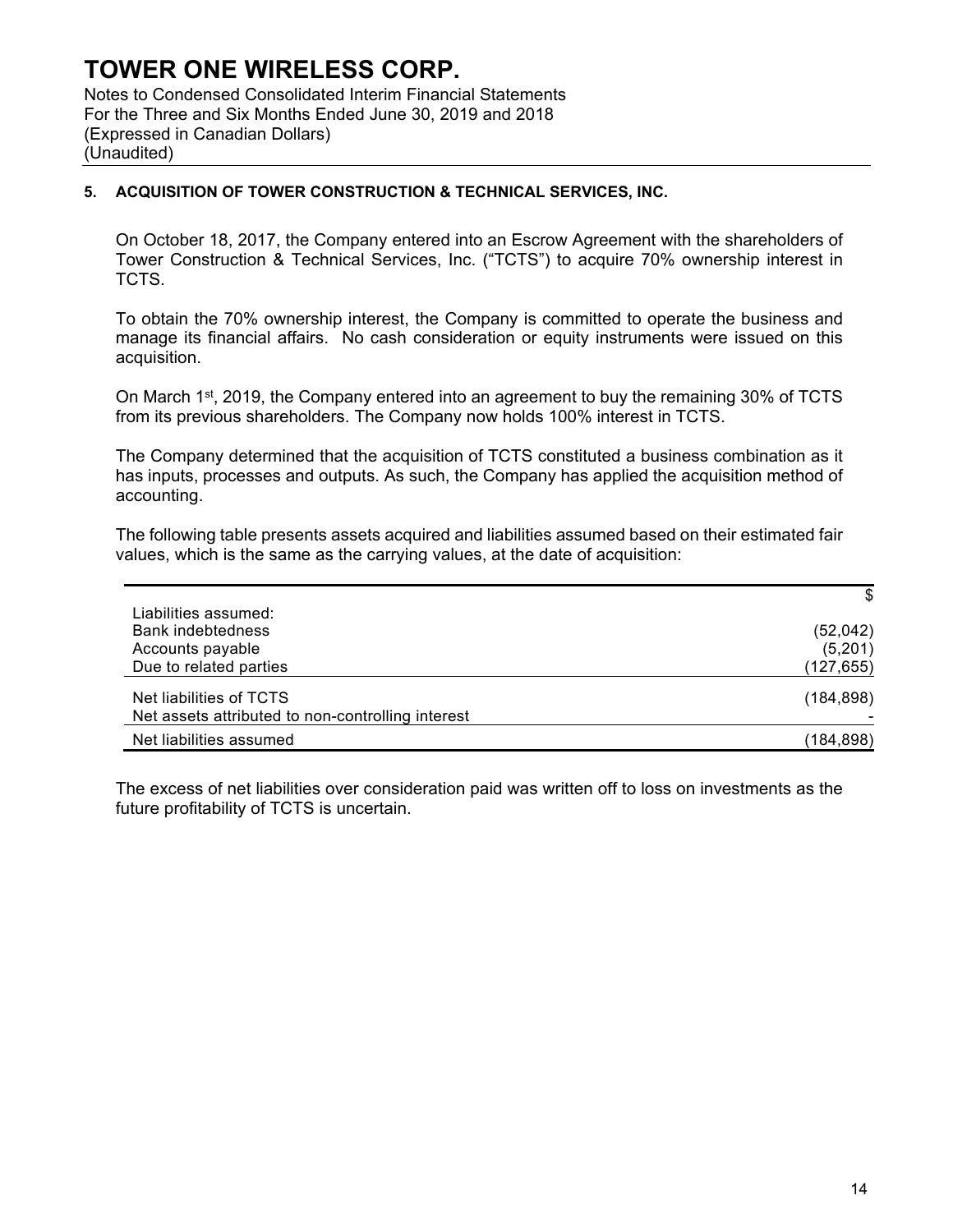Notes to Condensed Consolidated Interim Financial Statements For the Three and Six Months Ended June 30, 2019 and 2018 (Expressed in Canadian Dollars) (Unaudited)

### **6. ACQUISITION OF COMERCIALIZADORA MEXMAKEN, S.A. DE C.V.**

On April 3, 2018, the Company entered into a Share Purchase Offer Agreement with the shareholders of Comercializadora Mexmaken, S.A. de C.V. ("Mexmaken") to acquire a 90% ownership interest. Since its incorporation on September 9, 2015, Mexmaken obtained two Master Lease Agreements ("MLA") with major Mexican telecom operators, one of which was acquired prior to the Company's acquisition of Mexmaken.

To obtain the 90% ownership interest, the Company issued 7,500,000 common shares with a fair value of \$1,312,500 to the shareholders of Mexmaken. As part of the acquisition of Mexmaken, the Company also issued common shares to a related party, who was a controlling shareholder of Mexmaken.

The Company determined that the acquisition of Mexmaken constituted a business combination as Mexmaken has inputs, processes and outputs. As such the Company has applied the acquisition method of accounting. As part of the acquisition of Mexmaken, the Company acquired Mexmaken's master lease agreement, which was recorded as an intangible asset.

The following table presents the allocation of the purchase price to the assets acquired and liabilities assumed based on their estimated fair values, which is the same as the carrying values, at the date of acquisition:

| Fair value of common shares issued                | 1,312,500  |
|---------------------------------------------------|------------|
| Total consideration                               | 1,312,500  |
|                                                   |            |
| Assets acquired:                                  |            |
| Cash                                              | 18,436     |
| Amounts receivable and prepaid expenses           | 20,463     |
| Construction in progress                          | 91,339     |
| Furniture and equipment                           | 2,741      |
| Master lease agreement                            | 428,000    |
| Goodwill                                          | 1,315,258  |
| Less: liabilities assumed                         |            |
| Accounts payable                                  | (356,404)  |
| Deferred income tax liability                     | (61, 500)  |
| Net assets of Mexmaken                            | 1,458,333  |
| Net assets attributed to non-controlling interest | (145, 833) |
| Net assets acquired                               | 1,312,500  |

As at December 31, 2018, the Company completed an impairment analysis in accordance with IAS 36 and determined that the carrying value of the Mexmaken CGU exceeded the fair value of the Mexmaken CGU based on its value in use. As a result, the Company recognized impairment of \$2,132,942, including \$1,315,258 of goodwill, \$461,597 of property and equipment, \$417,587 of intangible asset, and recorded a recovery of deferred income taxes of \$61,500.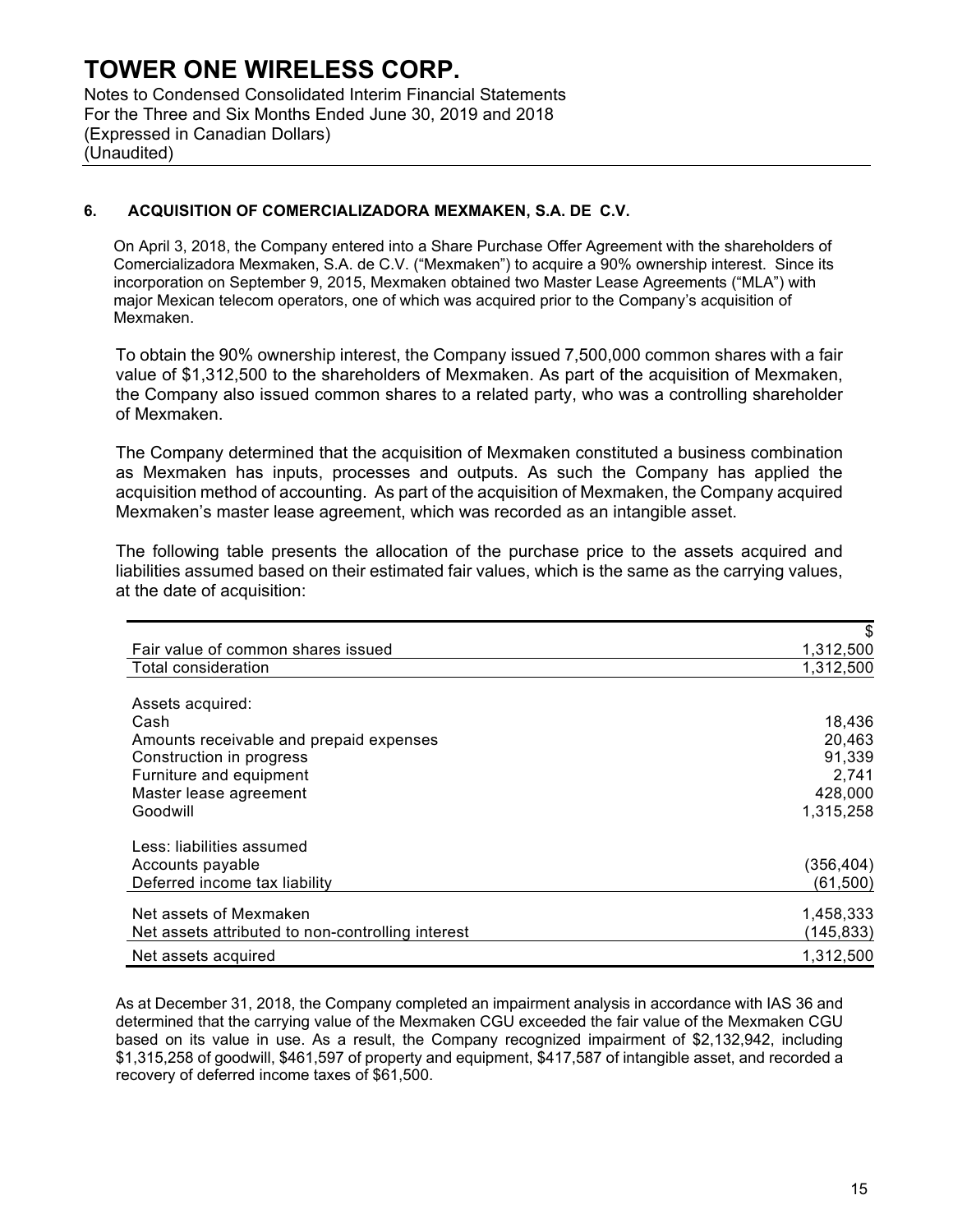Notes to Condensed Consolidated Interim Financial Statements For the Three and Six Months Ended June 30, 2019 and 2018 (Expressed in Canadian Dollars) (Unaudited)

### **7. SIGNIFICANT ACCOUNTINGPOLICIES**

The following is a summary of significant accounting policies used in the preparation of these condensed consolidated interim financial statements:

#### **Cash and cash equivalents**

Cash and cash equivalents are comprised of cash on hand, deposits in banks and highly liquid investments having original terms to maturity of 90 days or less.

#### **Loss per share**

Basic loss per share is computed by dividing the net loss for the period by the weighted average number of common shares outstanding during the period. To compute diluted loss per share, adjustments are made to common shares outstanding. The weighted average number of common shares outstanding is adjusted to include the number of additional common shares that would be outstanding if, at the beginning of the period or at time of issuance, all options and warrants were exercised. The proceeds from exercise are assumed to be used to purchase the Company's common shares at their average market price during the period. For the periods presented, this calculation proved to be anti-dilutive.

#### **Revenue recognition**

The Company's leasing revenue is derived from lease arrangements to obtain rights to use the Company's equipment.

Leases in which a significant portion of the risks and rewards of ownership are retained by the Company are classified as operating leases. Assets under operating leases are included in equipment. Leasing revenue from operating leases is recognized as the leasing services are provided.

The Company also earns service revenue. This revenue is recognized when the control over goods or services is transferred to the customer. As such, the revenue is recognized after: the contract is identified; performance obligations are identified; the transaction price is determined; the transaction price is allocated to the various performance obligations (if multiple performance obligations are identified); and ultimately, once the performance obligation is satisfied.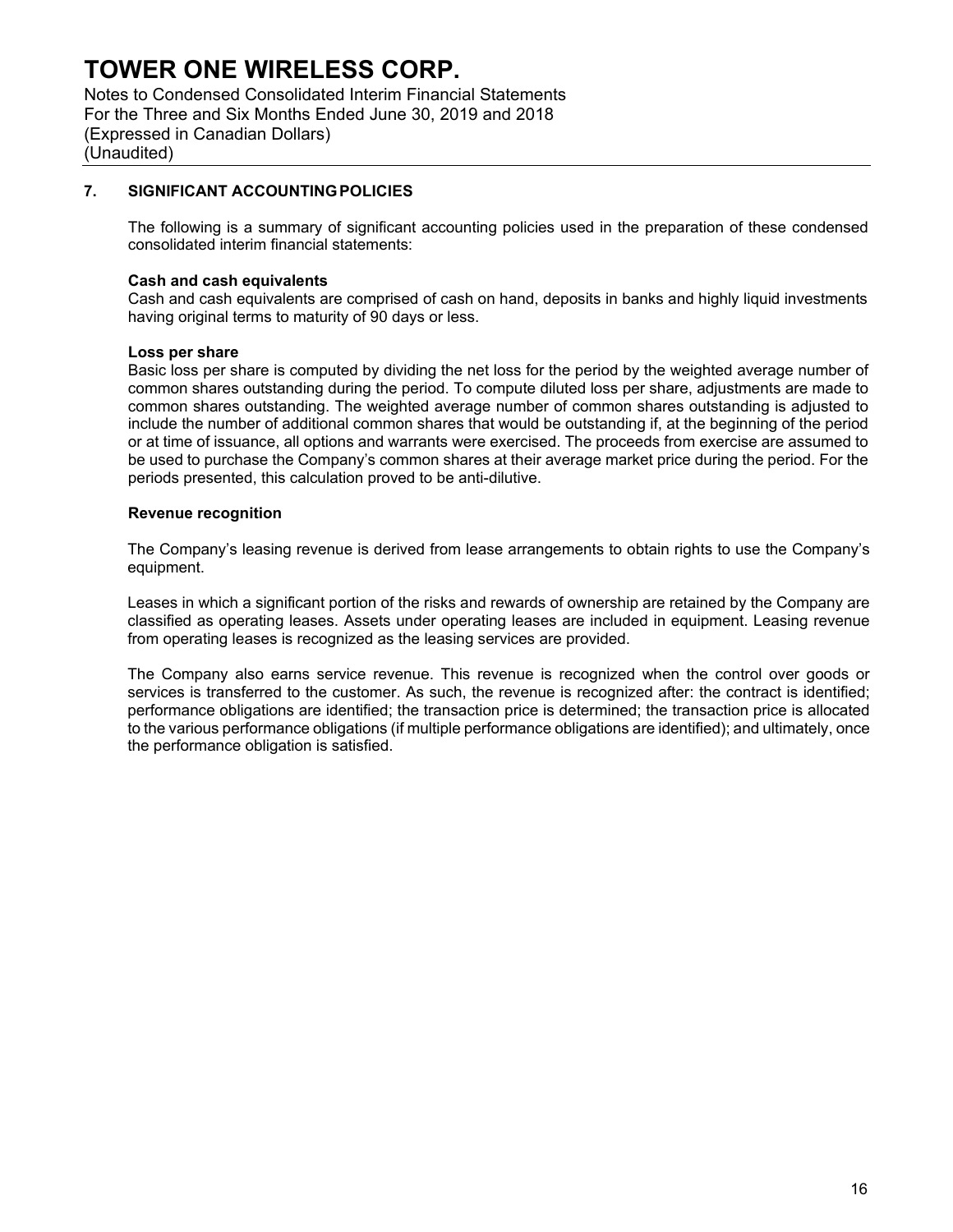Notes to Condensed Consolidated Interim Financial Statements For the Three and Six Months Ended June 30, 2019 and 2018 (Expressed in Canadian Dollars) (Unaudited)

### **7. SIGNIFICANT ACCOUNTING POLICIES (CONTINUED)**

#### **Foreign currency translation**

The results and financial position of a subsidiary whose functional currency is not the currency of a hyperinflationary economy is translated into the presentation currency using the following procedures:

- i. Assets and liabilities for each statement of financial position presented (i.e. including comparatives) are translated at the closing rate at the date of the statement of financial position;
- ii. Income and expenses for each statement presenting profit or loss and other comprehensive income (i.e. including comparatives) are translated at exchange rates at the dates of the transactions; and
- iii. All resulting exchange differences are recognized in other comprehensive income.

For practical reasons, a rate that approximates the exchange rates at the dates of the transactions, for example an average rate for the period, is often used to translate income and expense items.

The resulting translation adjustments are included in accumulated other comprehensive income in shareholders' equity. For the period ended June 30, 2019, an unrealized foreign exchange translation loss of \$3,217 (June 30, 2018 – loss of \$416,361) was recorded under accumulated other comprehensive loss as a result of changes in the value of the Colombian Peso, Argentina Peso, Mexican Peso and US dollars with respect to the Canadian dollar.

The results and financial position of a subsidiary whose functional currency is the currency of a hyperinflationary economy are translated into the presentation currency using the following procedures:

- i. All amounts (i.e. assets, liabilities, equity items, income and expenses, including comparatives) are translated at the closing rate at the date of the most recent statement of financial position, except that
- ii. When amounts are translated into a non-hyperinflationary presentation currency (i.e. CAD), comparative amounts remain unchanged from those reported in the prior periods.

When an entity's functional currency is the currency of a hyperinflationary economy, the entity shall restate its financial statements in accordance with IAS 29 before applying the translation method described above. When the economy ceases to be hyperinflationary and the entity no longer restates its financial statements in accordance with IAS 29, it shall use as the historical costs for translation into the presentation currency the amounts restated to the price level at the date the entity ceased restating its financial statements.

For the period ended June 30, 2019, it was determined that Argentina was in a state of hyperinflation. The Company's subsidiary, Evotech, operates in Argentina and the functional currency of Evotech is the Argentinian Peso. Accordingly, the balances of Evotech were restated using the historical cost approach in accordance with IAS 29 prior to translation into the presentation currency. In order to restate the balances of Evotech, the Company used Argentina's consumer price index, Índice de Precios al Consumidor ("IPCBA"), as per which the IPCBA for Argentina fluctuated from 483.3 at December 2017 to 703.01 at December 2018 and to 862.25 at June 2019.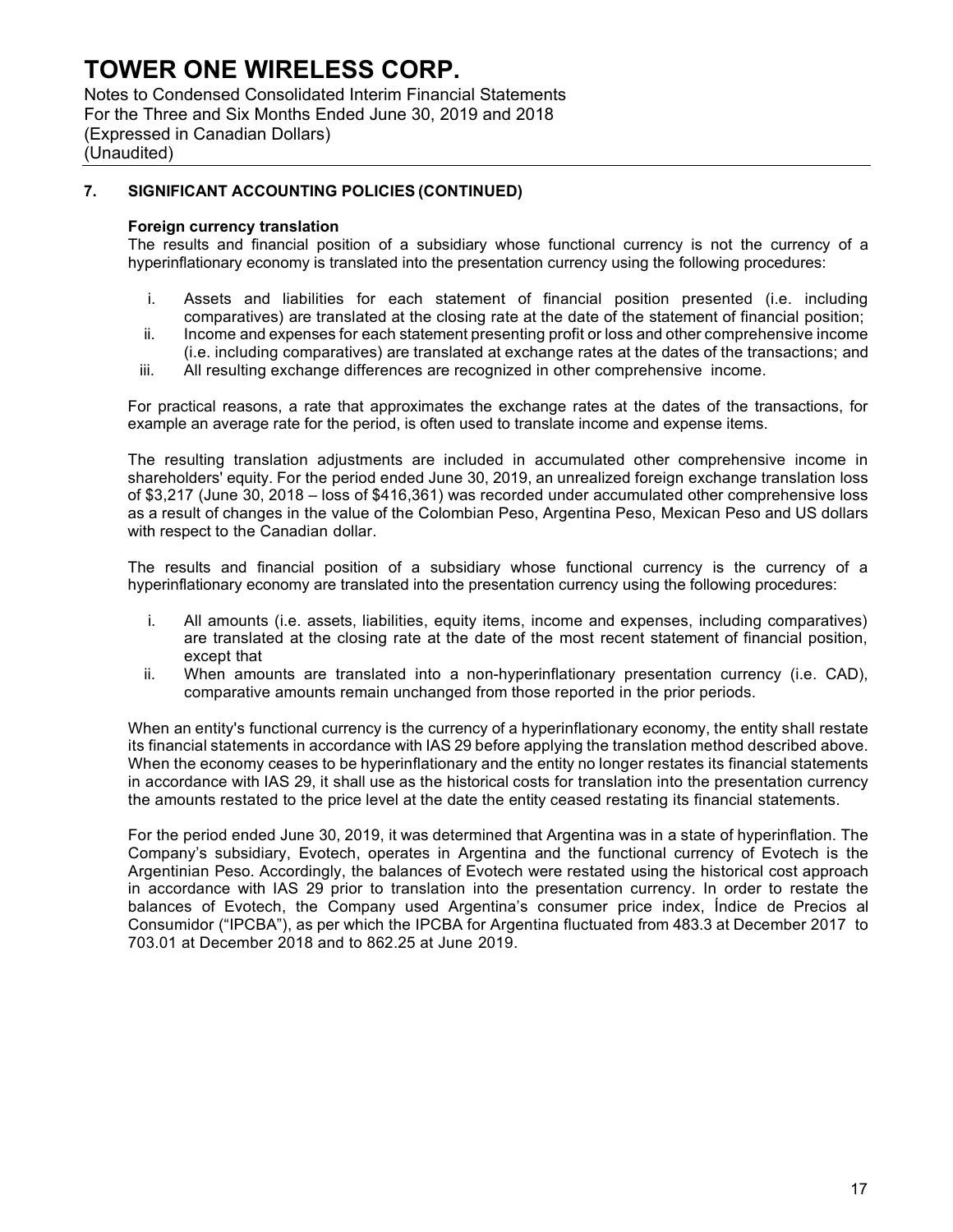Notes to Condensed Consolidated Interim Financial Statements For the Three and Six Months Ended June 30, 2019 and 2018 (Expressed in Canadian Dollars) (Unaudited)

### **7. SIGNIFICANT ACCOUNTING POLICIES (CONTINUED)**

#### **Property and equipment**

Property and equipment is stated at cost less accumulated amortization and accumulated impairment loss. Amortization expense for towers begins in the month of transfer of each tower from construction in progress to towers. Costs not clearly related to the procurement, manufacturing and implementation are expensed as incurred.

Towers represent cellular towers owned by the Company. The towers are operated at various sites and under contractual license agreements.

- Amortization of the equipment is calculated on the declining-balance basis at the following annual rates: Towers - 10%
- Furniture and equipment between 10% and 33.3%

Costs of assets in the course of construction are capitalized as construction in progress. Upon completion, the cost of construction is transferred to the appropriate category of property and equipment and amortization commences when the asset is available for its intended use.

An asset's residual value, useful life and amortization method are reviewed at each financial year end and adjusted if appropriate. When parts of an item of equipment have different useful lives, they are accounted for as separate items (major components) of equipment.

Gains and losses on disposal of an item of equipment are determined by comparing the proceeds from disposal with the carrying amount of the equipment and are recognized in profit or loss.

#### **Intangible asset**

Intangible assets consist of master lease agreement acquired by the Company. Acquired lease agreements are carried at cost less accumulated amortization and impairment. Intangible assets with indefinite lives are not amortized but are reviewed annually for impairment. Any impairment of intangible asset is recognized in the statement of operation and comprehensive loss but increases in intangible asset values are not recognized.

Estimated useful lives of intangible assets are the shorter of the economic life and the period the right is legally enforceable. The assets' useful lives are reviewed, and adjusted if appropriate, at each statement of financial position date. The useful life of the Company's intangible assets is estimated to be 25 years.

At each financial position reporting date, the carrying amounts of the Company's long-lived assets, including property and equipment and intangible asset, are reviewed to determine whether there is any indication that those assets are impaired. If any such indication exists, the recoverable amount of the asset is estimated in order to determine the extent of the impairment, if any. Where the asset does not generate cash flows that are independent from other assets, the Company estimates the recoverable amount of the cash-generating units ("CGU's") to which the asset belongs.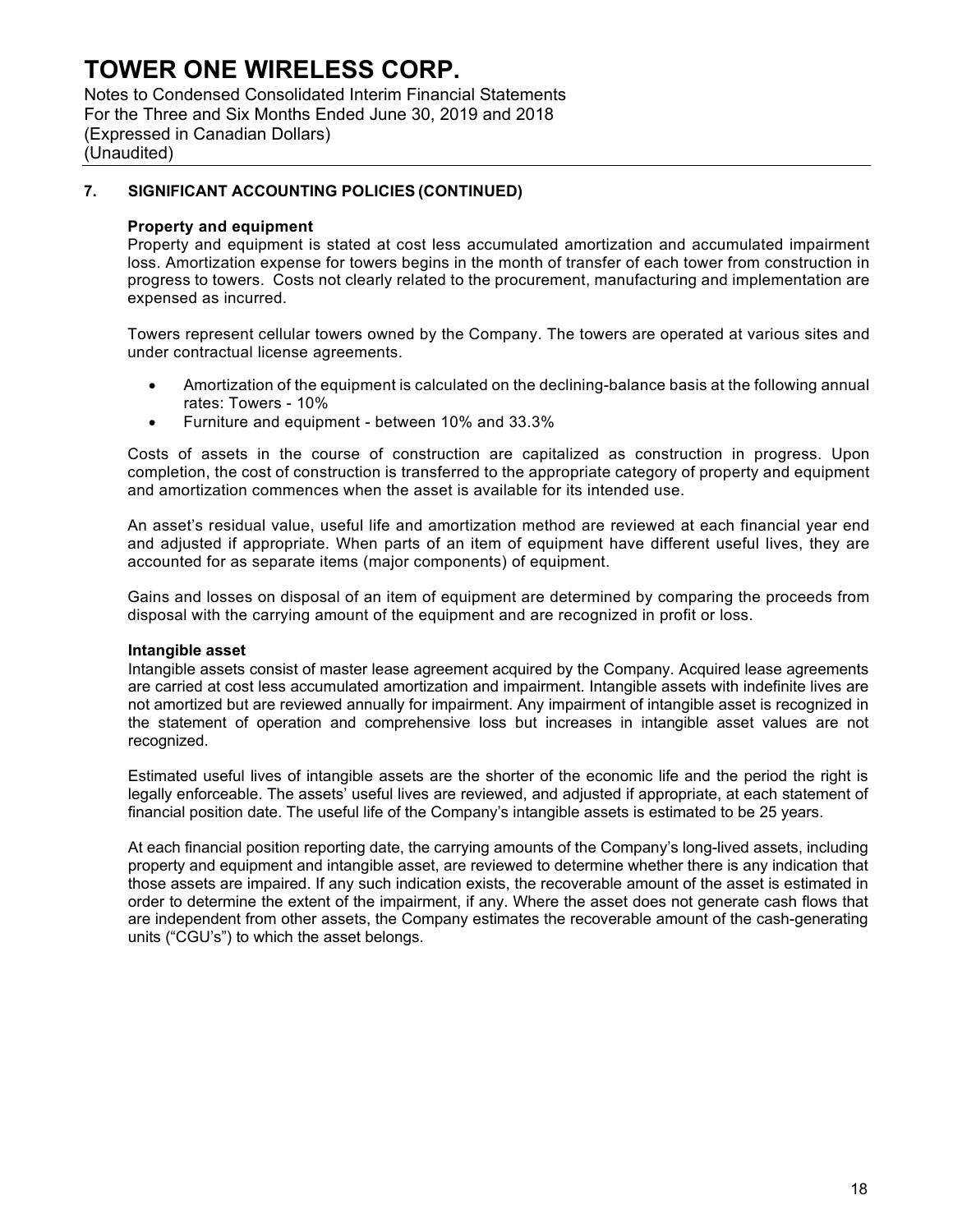Notes to Condensed Consolidated Interim Financial Statements For the Three and Six Months Ended June 30, 2019 and 2018 (Expressed in Canadian Dollars) (Unaudited)

### **7. SIGNIFICANT ACCOUNTING POLICIES (CONTINUED)**

#### **Impairment**

Non-financial assets are tested for impairment whenever events or changes in circumstances indicate that an asset's carrying amount may be less than its recoverable amount. Management uses its judgment to estimate these inputs and any changes to these inputs could have a material impact on the impairment calculation. For impairment testing, non-financial assets that do not generate independent cash flows are grouped together into CGU, which represent the levels at which largely independent cash flows are generated. An impairment loss is recognized in earnings to the extent that the carrying value of an asset, CGU or group of CGU's exceeds its estimated recoverable amount. The recoverable amount of an asset, CGU or group of CGU's is the greater of its value in use and its fair value less cost to sell. Value in use is calculated as the present value of the estimated future cash flows discounted at appropriate pre-tax discount rates. An impairment loss relating to a specific asset reduces the carrying value of the asset. An impairment loss relating to a group of CGU's is allocated on a pro-rata basis to reduce the carrying value of the assets in the units comprising the group. A previously recognized impairment loss related to nonfinancial assets is assessed at each reporting date for any indications that the loss has decreased or no longer exists. An impairment loss related to non-financial assets is reversed if there is a subsequent increase in the recoverable amount. An impairment loss is reversed only to the extent that the asset's carrying value does not exceed the carrying value that would have been determined, net of depreciation or amortization, if no loss had been recognized.

#### **Share capital**

Common shares are classified as equity. Transaction costs directly attributable to the issue of common shares and share options are recognized as a deduction from equity, net of any tax effects. Common shares issued for consideration other than cash, are valued based on their market value at the date the shares are issued.

The Company has adopted a residual value method with respect to the measurement of shares and warrants issued as private placement units. The residual value method first allocates value to the more easily measurable component based on fair value and then the residual value, if any, to the less easily measurable component. The Company considers the fair value of common shares issued in a private placement to be the more easily measurable component and the common shares are valued at their fair value, as determined by the closing quoted bid price on the announcement date. The balance, if any, is allocated to the attached warrants. Any fair value attributed to the warrants is recorded as reserves.

#### **Share-based payments**

Share-based payments to employees are measured at the fair value of the instruments issued and amortized over the vesting periods. Share-based payments to non-employees are measured at the fair value of the goods or services received or the fair value of the equity instruments issued, if it is determined the fair value of the goods or services cannot be reliably measured, and are recorded at the date the goods or services are received. The amount recognized as an expense is adjusted to reflect the number of awards expected to vest. The offset to the recorded cost is to warrants and options reserve. Consideration received on the exercise of stock options is recorded as share capital and the related amount in warrants and options reserve is transferred to share capital. Charges for options that are forfeited before vesting are reversed from share-based payments reserve. For those options that expire or are forfeited after vesting, the recorded value is transferred to deficit.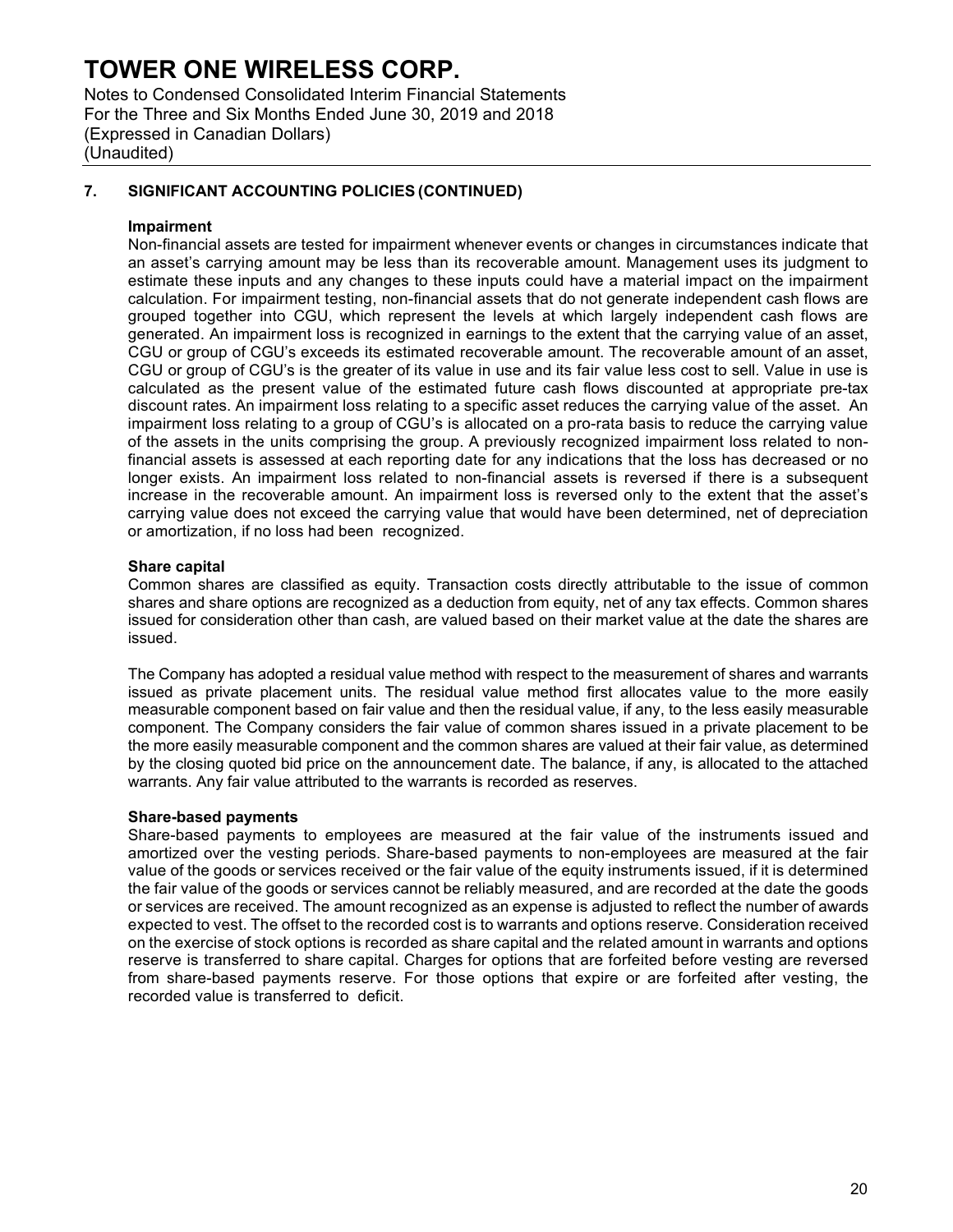Notes to Condensed Consolidated Interim Financial Statements For the Three and Six Months Ended June 30, 2019 and 2018 (Expressed in Canadian Dollars) (Unaudited)

### **7. SIGNIFICANT ACCOUNTING POLICIES (CONTINUED)**

#### **Income taxes**

Income tax expense consisting of current and deferred tax expense is recognized in the condensed consolidated interim statement of comprehensive loss. Current tax expense is the expected tax payable on the taxable income for the year, using tax rates enacted or substantively enacted at period-end, adjusted for amendments to tax payable with regard to previous years.

Deferred tax assets and liabilities and the related deferred income tax expense or recovery are recognized for deferred tax consequences attributable to differences between the consolidated financial statement carrying amounts of existing assets and liabilities and their respective tax basis. Deferred tax assets and liabilities are measured using the enacted or substantively enacted tax rates expected to apply when the asset is realized or the liability settled. The effect on deferred tax assets and liabilities of a change in tax rates is recognized in income in the period that substantive enactment occurs.

A deferred tax asset is recognized to the extent that it is probable that future taxable profits will be available against which the asset can be utilized. To the extent that the Company does not consider it probable that a deferred tax asset will be recovered, the deferred tax asset is reduced. Deferred tax assets and liabilities are offset when there is a legally enforceable right to set off current tax assets against current tax liabilities and when they relate to income taxes levied by the same taxation authority and the Company intends to settle its current tax assets and liabilities on a net basis.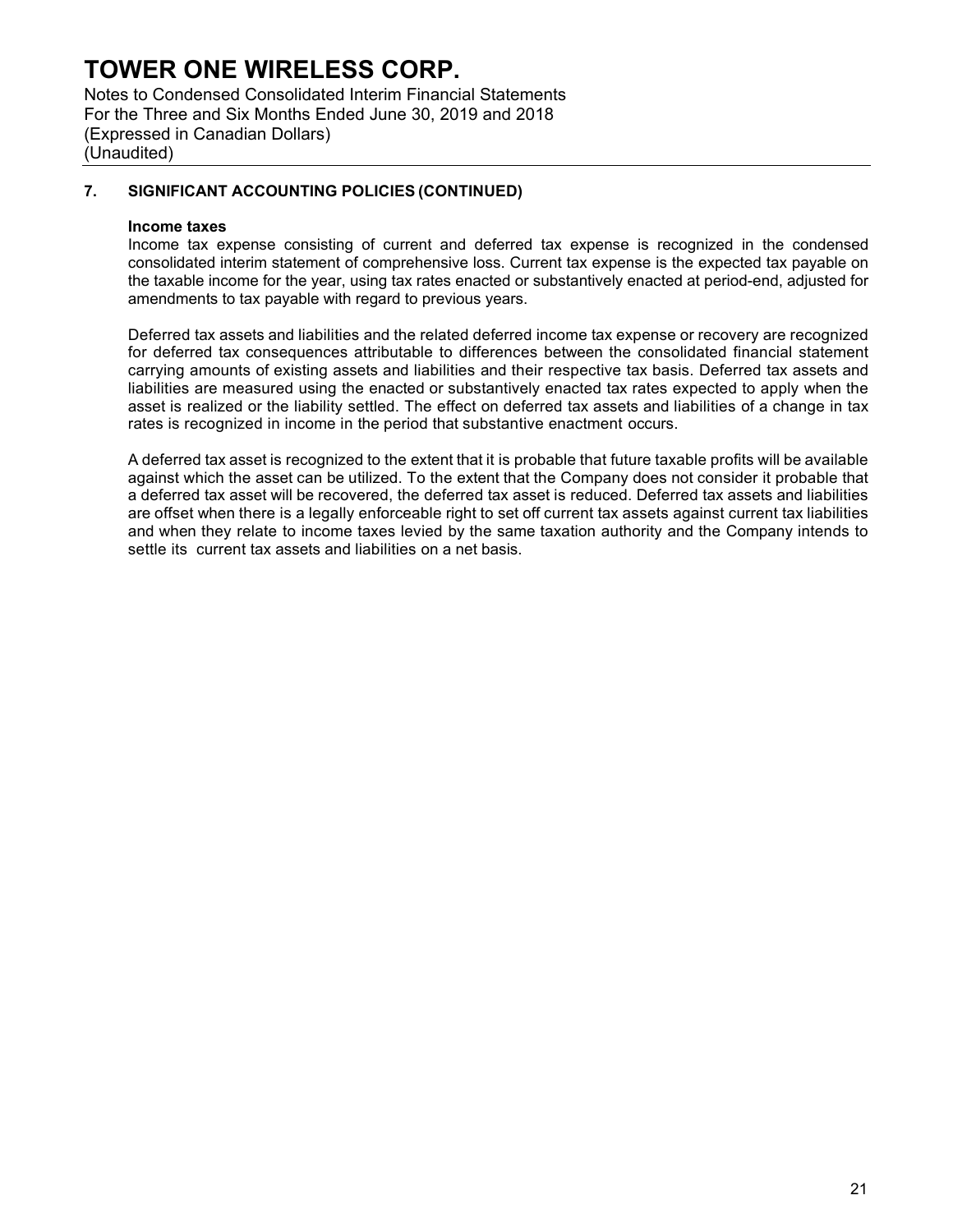Notes to Condensed Consolidated Interim Financial Statements For the Three and Six Months Ended June 30, 2019 and 2018 (Expressed in Canadian Dollars) (Unaudited)

### **7. SIGNIFICANT ACCOUNTING POLICIES (CONTINUED)**

#### **Provisions**

Provisions are recorded when a present legal or constructive obligation exists as a result of past events where it is probable that an outflow of resourced embodying economic benefits will be required to settle the obligation, and a reliable estimate of the amount of the obligation can be made. The amount recognized as a provision is the best estimate of the consideration required to settle the present obligation at the statement of financial position date, taking into account the risks and uncertainties surrounding the obligation. Where a provision is measured using the cash flows estimated to settle the present obligation, its carrying amount is the present value of those cash flows. When some or all of the economic benefits required to settle a provision are expected to be recovered from a third party, the receivable is recognized as an asset if it is virtually certain that reimbursement will be received and the amount receivable can be measured reliably.

#### **Financial instruments**

#### Financial assets - Classification

The Company classifies its financial assets in the following categories:

- Those to be measured subsequently at fair value (either through Other Comprehensive Income ("OCI"), or through profit or loss), and
- Those to be measured at amortized cost.

The classification depends on the Company's business model for managing the financial assets and the contractual terms of the cash flows. For assets measured at fair value, gains and losses are either recorded in profit or loss or OCI.

### Fair value hierarchy

The following table summarizes the fair value hierarchy under which the Company's financial instruments are valued.

Level 1 - Unadjusted quoted prices in active markets for identical assets or liabilities;

Level 2 - Inputs other than quoted prices included in Level 1 that are observable for the asset or liability, either directly or indirectly; and

Level 3 - Inputs for the asset or liability that are not based upon observable market data.

Cash is carried at fair value using a level 1 fair value measurement. The carrying value of accounts receivable, other receivable, assets held for sale, accounts payable, deferred revenues, loan payable, loans from related parties, and liabilities related to assets held for sale approximate their fair value because of the short-term nature of the instruments.

Fair value estimates of financial instruments are made at a specific point in time, based on relevant information about financial markets and specific financial instruments. As these estimates are subjective in nature, involving uncertainties and matters of significant judgment, they cannot be determined with precision. Changes in assumptions can significantly affect estimated fair values.

#### Financial assets - Measurement

At initial recognition, the Company measures a financial asset at its fair value plus, in the case of a financial asset not at fair value through profit or loss ("FVTPL"), transaction costs that are directly attributable to the acquisition of the financial asset. Transaction costs of financial assets carried at FVTPL are expensed in profit or loss. Financial assets are considered in their entirety when determining whether their cash flows are solely payment of principal and interest.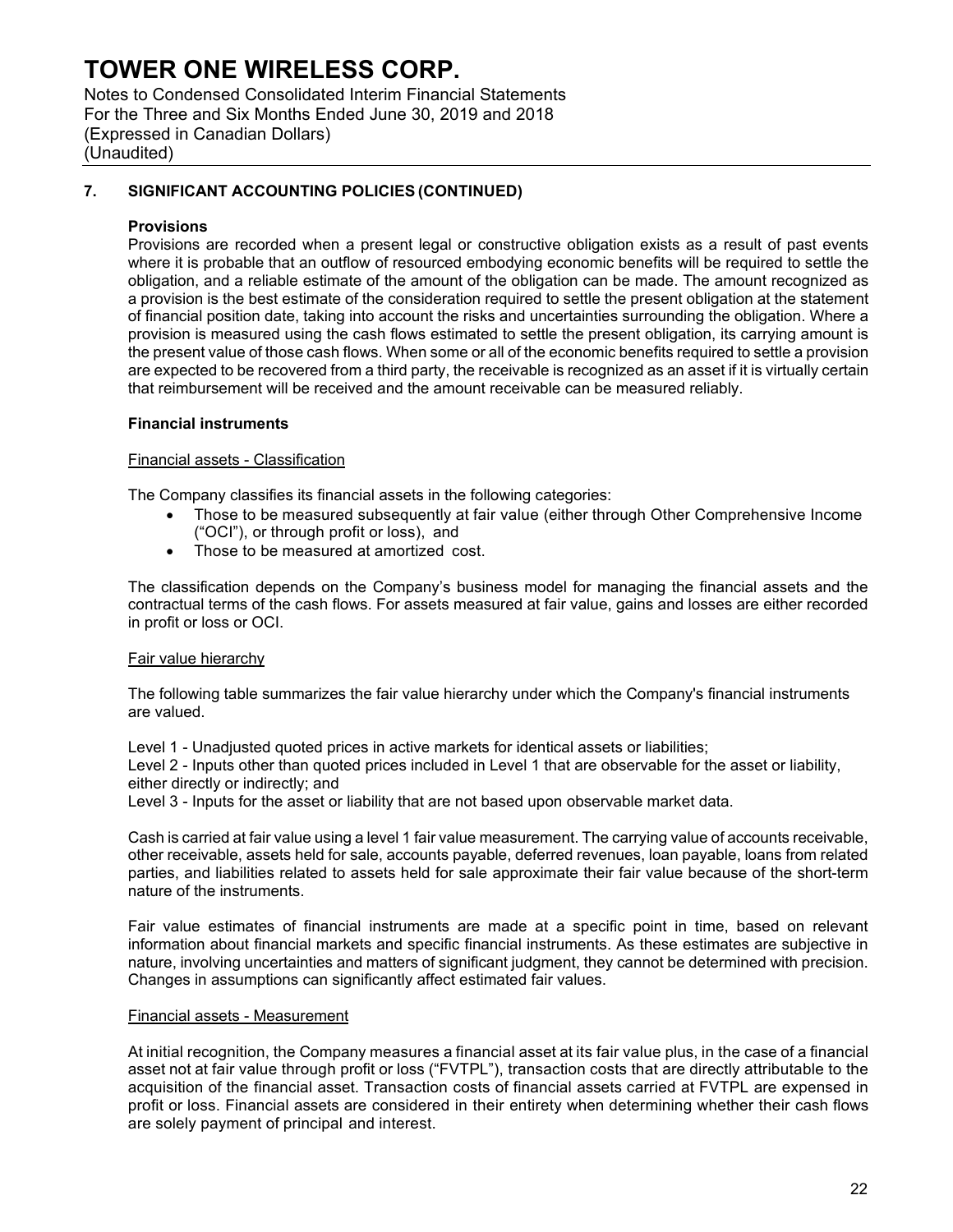Notes to Condensed Consolidated Interim Financial Statements For the Three and Six Months Ended June 30, 2019 and 2018 (Expressed in Canadian Dollars) (Unaudited)

### **7. SIGNIFICANT ACCOUNTING POLICIES (CONTINUED)**

Subsequent measurement of financial assets depends on their classification. There are three measurement categories under which the Company classifies its debt instruments:

- Amortized cost: Assets that are held for collection of contractual cash flows where those cash flows represent solely payments of principal and interest are measured at amortized cost. A gain or loss on a debt investment that is subsequently measured at amortized cost is recognized in profit or loss when the asset is derecognized or impaired. Interest income from these financial assets is included as finance income using the effective interest rate method.
- Fair value through OCI ("FVOCI"): Assets that are held for collection of contractual cash flows and for selling the financial assets, where the assets' cash flows represent solely payments of principal and interest, are measured at FVOCI. Movements in the carrying amount are taken through OCI, except for the recognition of impairment gains and losses, interest revenue, and foreign exchange gains and losses which are recognized in profit or loss. When the financial asset is derecognized, the cumulative gain or loss previously recognized in OCI is reclassified from equity to profit or loss and recognized in other gains (losses). Interest income from these financial assets is included as finance income using the effective interest rate method.
- Fair value through profit or loss: Assets that do not meet the criteria for amortized cost or FVOCI are measured at FVTPL. A gain or loss on an investment that is subsequently measured at FVTPL is recognized in profit or loss and presented net as revenue in the Statement of Loss and Comprehensive Loss in the period in which it arises.

The Company has classified its cash, accounts receivable, other receivable and assets held for sale as FVTPL.

### Financial liabilities

The Company classifies its financial liabilities into the following categories:

- Financial liabilities at FVTPL; and
- Amortized cost.

A financial liability is classified as at FVTPL if it is classified as held-for-trading or is designated as such on initial recognition. Directly attributable transaction costs are recognized in profit or loss as incurred. The fair value changes to financial liabilities at FVTPL are presented as follows:

- the amount of change in the fair value that is attributable to changes in the credit risk of the liability is presented in OCI; and
- the remaining amount of the change in the fair value is presented in profit or loss.

The Company does not designate any financial liabilities at FVTPL.

Other non-derivative financial liabilities are initially measured at fair value less any directly attributable transaction costs. Subsequent to initial recognition, these liabilities are measured at amortized cost using the effective interest method.

The Company has classified its bank indebtedness, accounts payable, interest payable, deferred revenues, convertible debentures, promissory note payable, loans payable, loans from related parties, and bonds payable as amortized cost.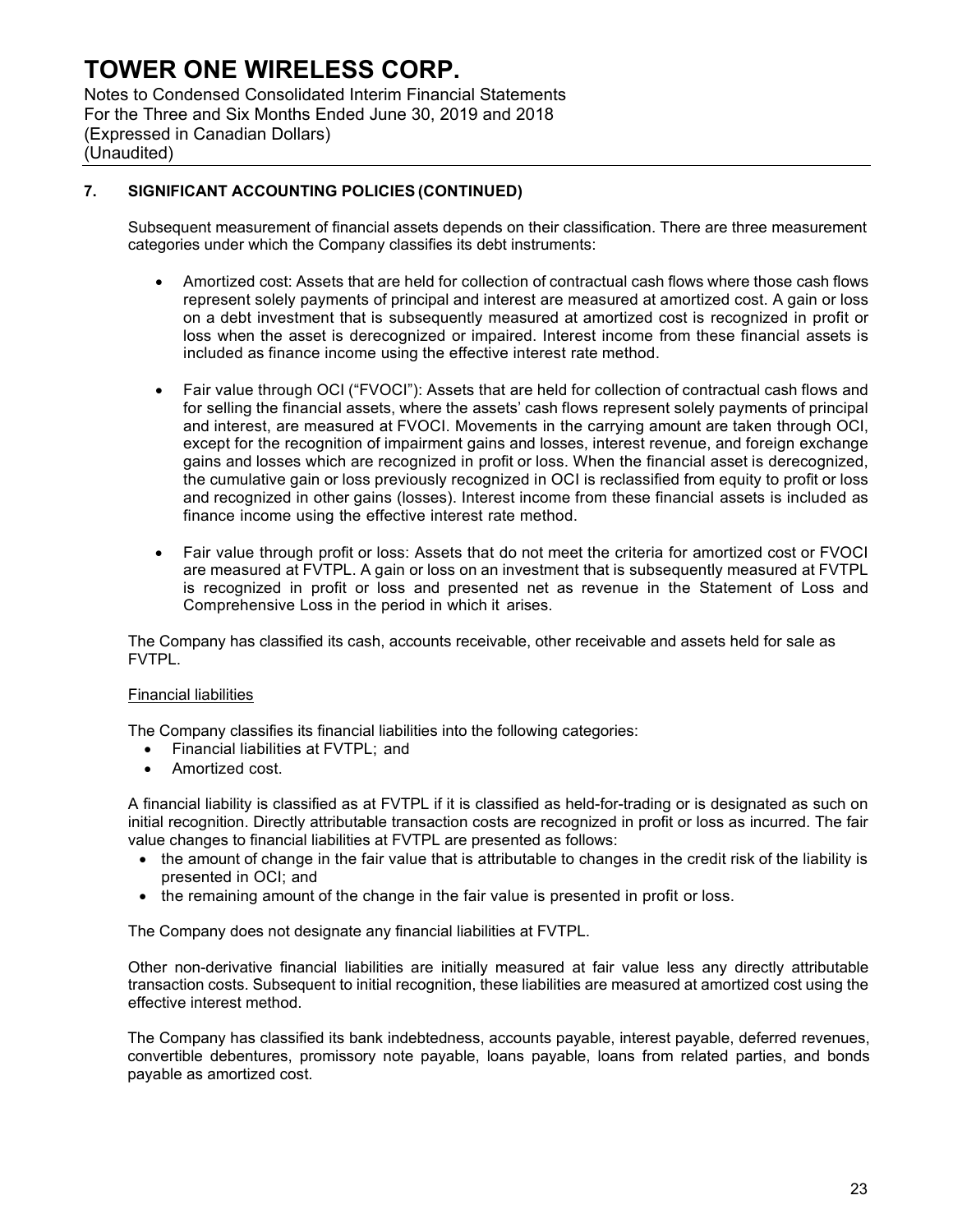Notes to Condensed Consolidated Interim Financial Statements For the Three and Six Months Ended June 30, 2019 and 2018 (Expressed in Canadian Dollars) (Unaudited)

### **7. SIGNIFICANT ACCOUNTING POLICIES (CONTINUED)**

#### **Adoption of new pronouncements**

The Company adopted the following standards for the period ended June 30, 2019:

- IFRS 9 Financial Instruments
- IFRS 15 Revenue from Contracts with Customers
- IFRS 2 Share-based Payment

The mandatory adoption of the above revised accounting standards and interpretations on January 1, 2019 had no significant impact on the Company's condensed consolidated interim financial statements for the current period or prior year presented.

#### **Future changes in accounting policies**

Certain new standards, interpretations and amendments to existing standards have been issued by the IASB that are mandatory for future accounting periods. Some updates that are not applicable or are not consequential to the Company may have been excluded from the list below.

#### *Standard effective for annual periods beginning on or after January 1, 2019*

**IFRS 16 –** *Leases* - In January 2016, the IASB issued IFRS 16 "Leases" ("IFRS 16") that sets out the principles for recognition, measurement, presentation and disclosure of leases for both lessee and lessor. IFRS 16 introduces a single lessee accounting model and requires lessees to recognize assets and liabilities for all leases, except when the term is 12 months or less or when the underlying asset has a low value. The effective date of IFRS 16 for the Company is January 1, 2019 and the Company will apply the standard retrospectively with the cumulative effect of initially applying the standard recognized as an adjustment to the opening balance of retained earnings or deficit at that date, subject to permitted

practical expedients. Therefore, the Company will not restate comparative information.

The adoption of IFRS 16 will result in the recognition of a right-of-use asset and a lease liability measured at the present value of the future lease payments on the consolidated statements of financial position for a majority of its leases that are considered operating leases under IAS 17 "Leases". An amortization expense on the right-ofuse asset and an interest expense on the lease liability will replace the operating lease expense. IFRS 16 will change the presentation of cash flows relating to leases in the Company's consolidated statements of cash flows, but does not cause a difference in the amount of cash transferred between the parties of a lease.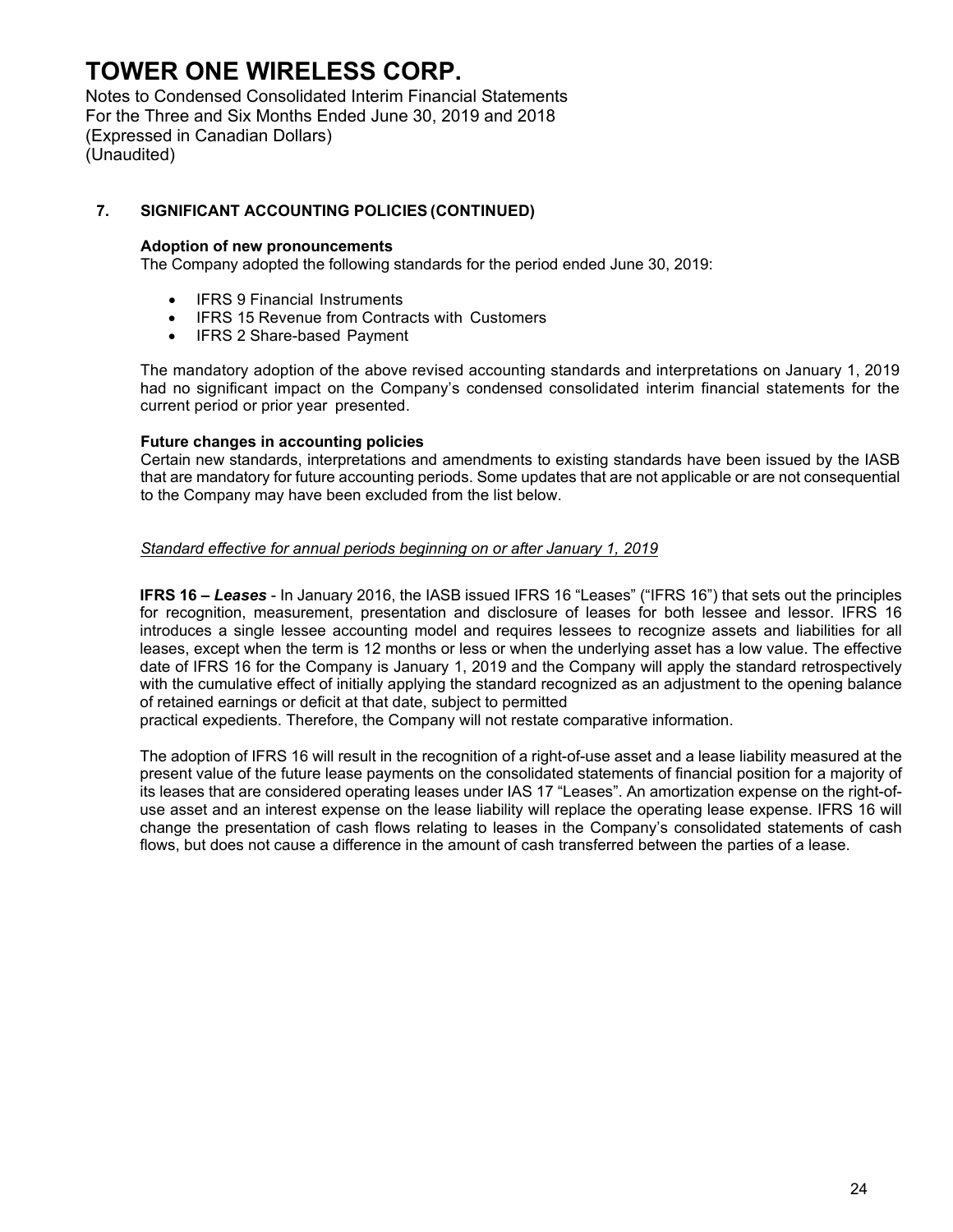Notes to Condensed Consolidated Interim Financial Statements For the Three and Six Months Ended June 30, 2019 and 2018 (Expressed in Canadian Dollars) (Unaudited)

### **8. INTANGIBLE ASSETS**

|                                              | Master lease agreements |
|----------------------------------------------|-------------------------|
|                                              | \$                      |
| Cost                                         |                         |
| Balance, December 31, 2017                   | 1,982,354               |
| Acquired through the acquisition of Mexmaken | 428,000                 |
| Impairment                                   | (428,000)               |
| Balance, December 31, 2018                   | 1,982,354               |
| Additions                                    | 428,000                 |
| Impairment                                   | (428,000)               |
| Balance, June 30, 2019                       | 1,982,354               |
|                                              |                         |
| <b>Accumulated amortization</b>              |                         |
| Balance, December 31, 2017                   | 59,471                  |
| <b>Additions</b>                             | 89,707                  |
| Impairment                                   | (10, 413)               |
| Balance, December 31, 2017                   | 138,765                 |
| <b>Additions</b>                             | 89,707                  |
| Impairment                                   | (10, 413)               |
| Balance, June 30, 2019                       | 138,765                 |
|                                              |                         |
| Net book value                               |                         |
| June 30, 2019                                | 1,843,589               |
| December 31, 2018                            | 1,843,589               |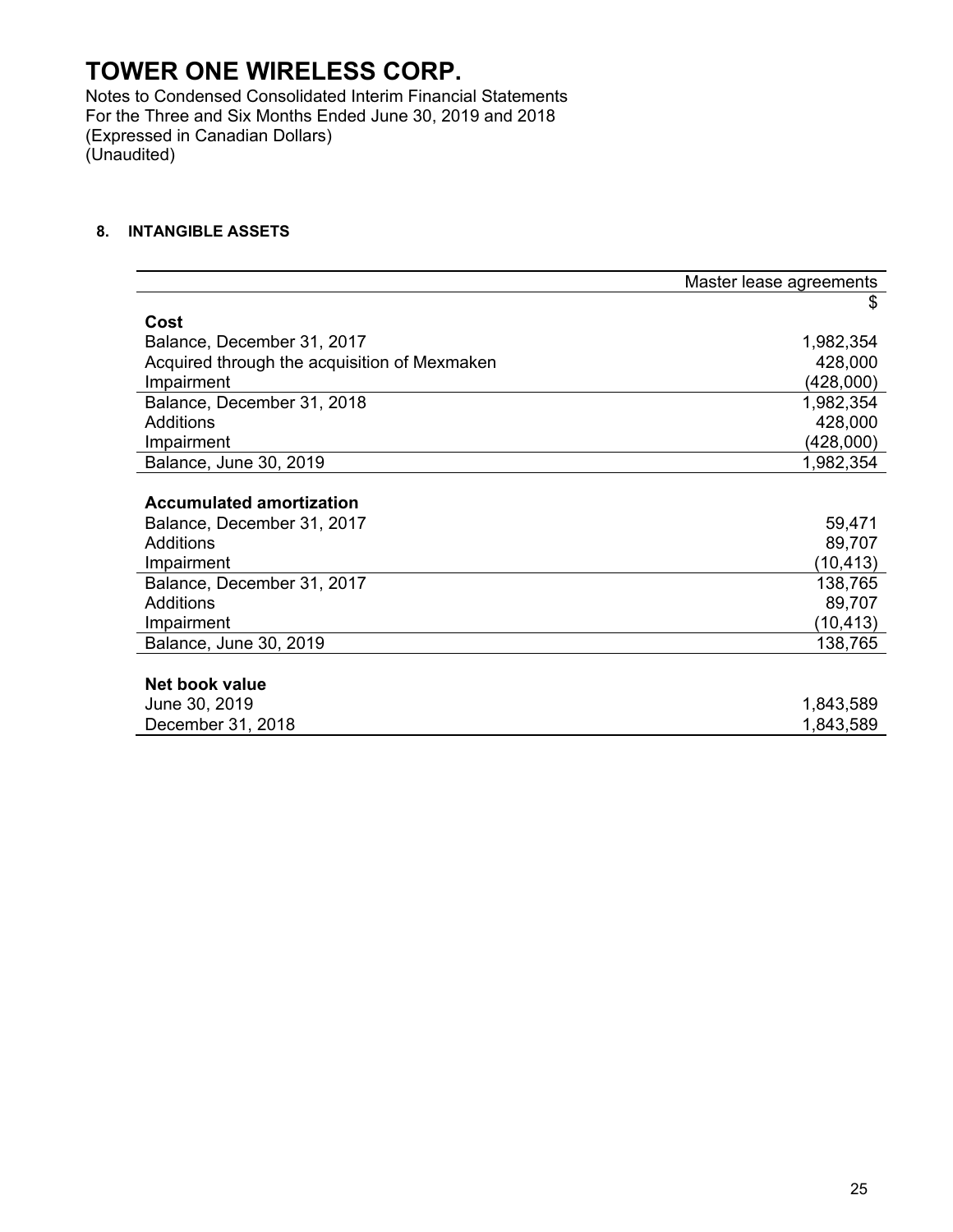Notes to Condensed Consolidated Interim Financial Statements For the Three and Six Months Ended June 30, 2019 and 2018 (Expressed in Canadian Dollars) (Unaudited)

### **9. PROPERTY AND EQUIPMENT**

|                                     | Construction in |                      | Furniture and    |                        |
|-------------------------------------|-----------------|----------------------|------------------|------------------------|
|                                     | progress<br>\$  | <b>Towers</b><br>\$  | equipment<br>\$  | Total<br>\$            |
| Cost                                |                 |                      |                  |                        |
| Balance, December 31, 2017          | 1,804,928       |                      |                  |                        |
| Monetary adj. for hyperinflationary | 504,218         | 1,033,587<br>906,732 | 60,515<br>17,275 | 2,899,030<br>1,428,225 |
| Economy                             |                 |                      |                  |                        |
| Obtained through acquisition of     | 91,339          |                      | 2,741            | 94,080                 |
| Mexmaken                            |                 |                      |                  |                        |
| Additions                           | 8,413,968       |                      | 22,665           | 8,436,633              |
|                                     |                 |                      |                  |                        |
| Transfer from CIP to towers         | (6, 164, 373)   | 6,164,373            |                  |                        |
| Reclassification to assets held for |                 |                      |                  |                        |
| sale                                |                 | (1, 196, 745)        |                  | (1, 196, 745)          |
| Foreign exchange movement           | (997, 950)      | (1,678,606)          | (34, 399)        | (2,710,954)            |
| Impairment                          |                 | (461, 597)           |                  | (461, 597)             |
| Balance, December 31, 2018          | 3,652,130       | 4,767,745            | 68,797           | 8,488,672              |
|                                     |                 |                      |                  |                        |
| <b>Accumulated amortization</b>     |                 |                      |                  |                        |
| Balance, December 31, 2017          |                 | 25,900               | 6,464            | 32,364                 |
| Additions                           |                 | 379,116              | 13,012           | 392,128                |
| Reclassification to assets held for |                 | (80, 396)            |                  | (80, 369)              |
| sale                                |                 |                      |                  |                        |
| Foreign exchange movement           |                 | (70, 334)            | (6, 595)         | (76, 929)              |
| Balance, December 31, 2018          | $\blacksquare$  | 254,314              | 12,881           | 267,195                |
|                                     |                 |                      |                  |                        |
| Net book value                      |                 |                      |                  |                        |
| December 31, 2018                   | 3,652,130       | 4,513,432            | 55,916           | 8,221,477              |
| June 30, 2019                       | 4,003,371       | 7,179,678            | 218,708          | 11,401,757             |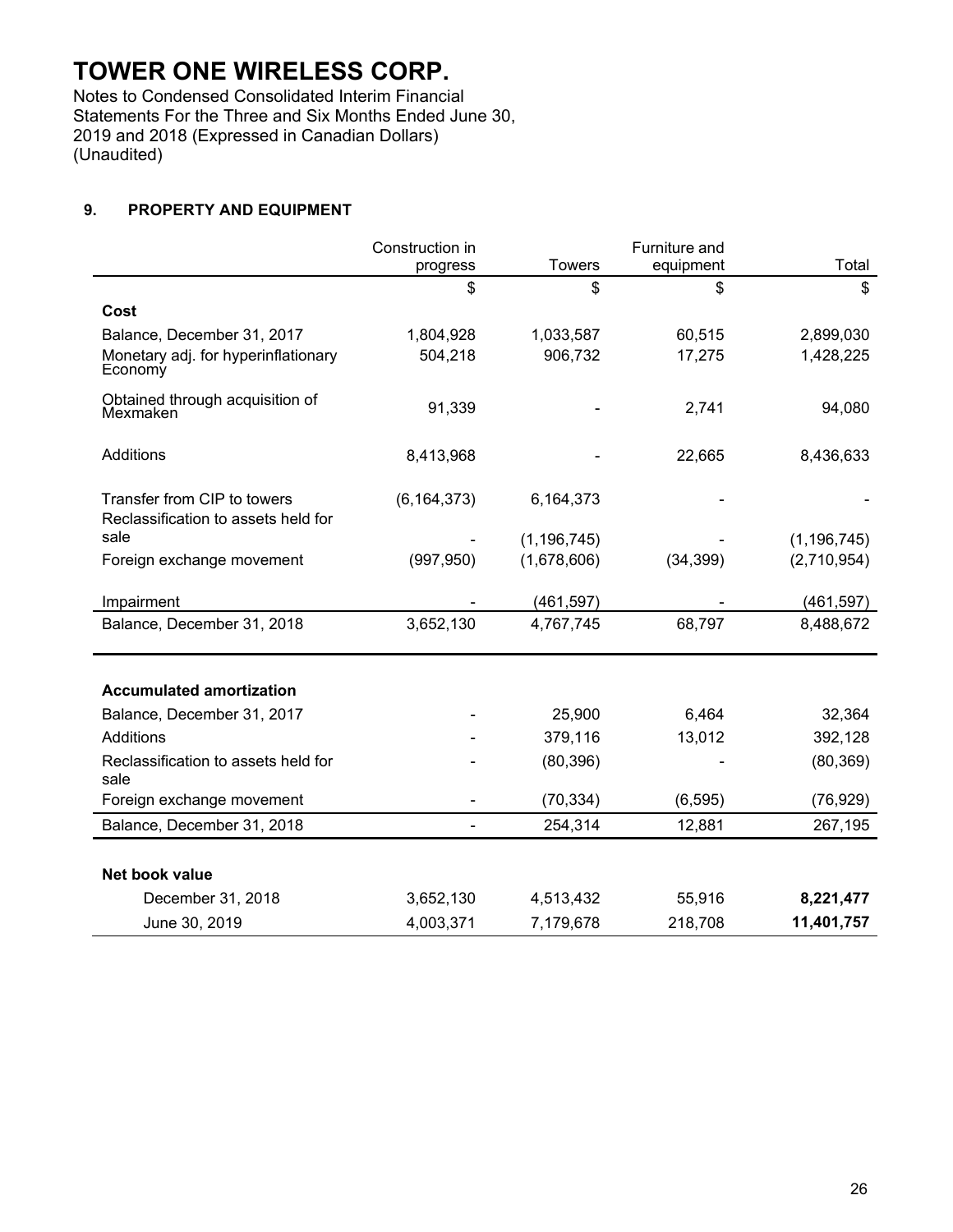Notes to Condensed Consolidated Interim Financial Statements For the Three and Six Months Ended June 30, 2019 and 2018 (Expressed in Canadian Dollars) (Unaudited)

### **10. RELATED PARTY BALANCES AND TRANSACTION**

Loans payable to related parties outstanding as at June 30, 2019 totalized \$2,331,916 showing an increase of \$222,135, compared with December 31, 2018. The Company has incurred interest expense of \$428,743, which remains payable and have been recorded within interest payable on the consolidated statement of financial position.

Key management personnel receive compensation in the form of short-term employee benefits, sharebased payments, and post-employment benefits. Key management personnel include the Chief Executive Officer, Chief Financial Officer, and Chief Operating Officer. The remuneration of key management is as follows (expressed in USD):

|                                 | Three months period ended       |         |
|---------------------------------|---------------------------------|---------|
|                                 | March 31, 2019<br>June 30, 2019 |         |
|                                 | S                               |         |
| Consulting fees paid to the CEO | 45,000                          | 45,000  |
| Consulting fees paid to the COO | 45,000                          | 45,000  |
| Consulting fees paid to the CFO | 45,000                          | 15,000  |
|                                 | 135,000                         | 105,000 |

The remuneration of the CEO/COO/CFO are included in the Salaries & Wages line of the Statements of Operations and Comprehensive Loss.

### **11. SHARE CAPITAL**

a) Authorized:

| Unlimited | Class A common shares without par value              |
|-----------|------------------------------------------------------|
| 1,500,000 | Class B Series I preferred shares without par value  |
| 1.000.000 | Class B Series II preferred shares without par value |

b) Issued and outstanding:

During the year ended December 31, 2018:

- On April 3, 2018, the Company issued 7,500,000 common shares for the acquisition of Mexmaken as described in Note 6.
- On April 3 2018, the Company issued 780,000 common shares to a related party for interest payment of \$156,000 (USD\$120,000).
- The Company issued 50,000 common shares pursuant to the exercise of the conversion option of certain convertible debentures as described in Note 11.
- The Company issued 5,600,000 common shares for gross proceeds of \$1,260,000 pursuant to the exercise of stock options. In connection with the exercise of stock options, \$1,200,301 was transferred from contributed surplus to share capital.
- The Company issued 525,690 units for services with a fair value of \$110,395. Each unit is comprised of one common share and one share purchase warrant exercisable for one common share at an exercise price of \$0.25 for a period of six months. The fair value of the services received was not readily determinable, as such, the common shares were valued at the fair value of common shares on grant date. No value has been allocated to the warrants.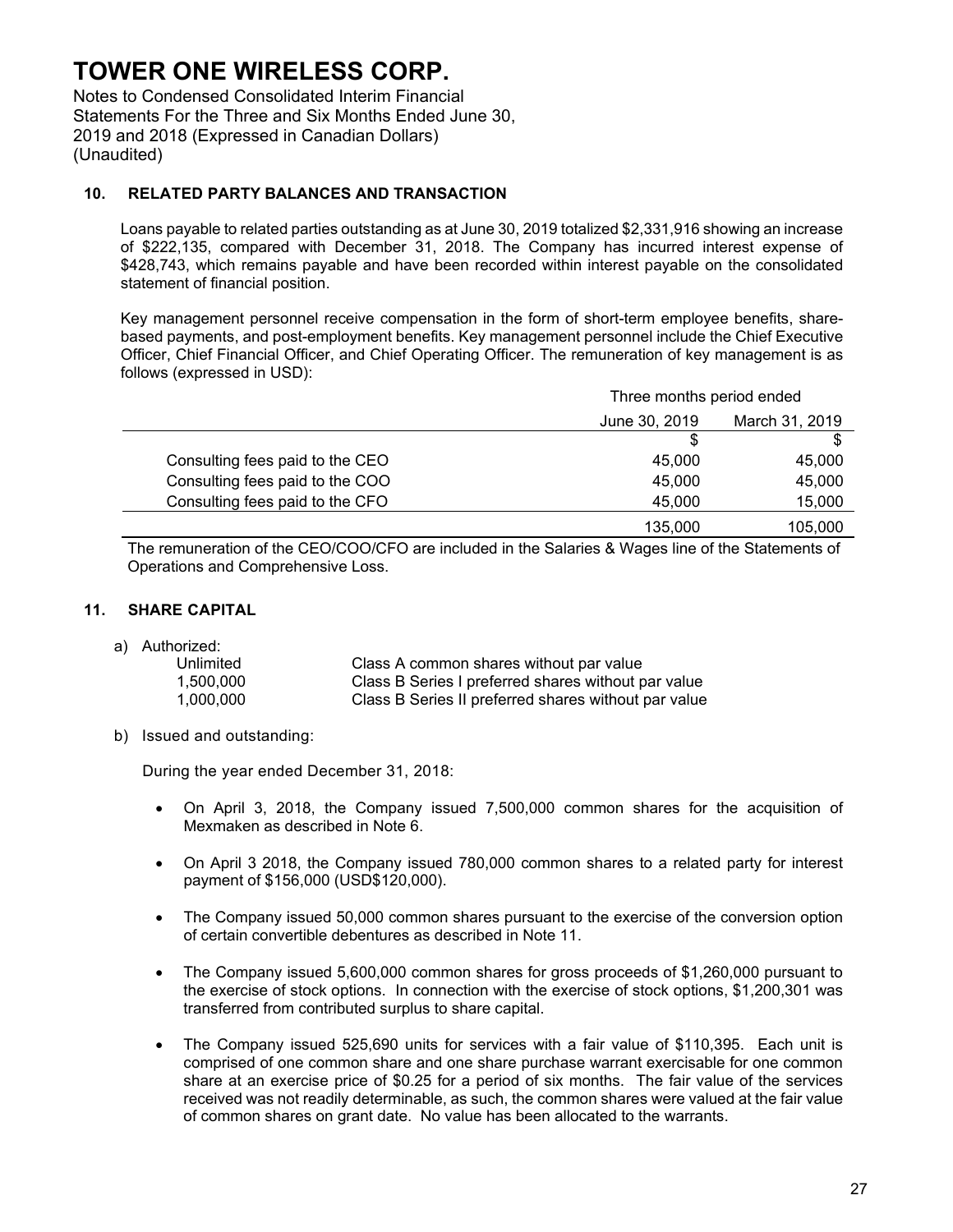Notes to Condensed Consolidated Interim Financial Statements For the Three and Six Months Ended June 30, 2019 and 2018 (Expressed in Canadian Dollars) (Unaudited)

### **11. SHARE CAPITAL (CONTINUED)**

- The Company issued 142,857 units for the subscriptions received in 2017 in the amount of \$30,000. Each unit has the same term as above. Each unit is comprised of one common share and one share purchase warrant exercisable for one common share at an exercise price of \$0.25 for a period of six months.
- On January 8, 2018, the Company extended the expiry date of existing warrants from January 12, 2018 to July 21, 2018. As a result of the modification, share-based compensation of \$10,410 was incurred. The Company also announced warrant price reduction and exercise incentive program. Under the incentive program, the exercise price of all the warrants reduced to \$0.25 if exercised prior to March 30, 2018, which was further extended to April 6, 2018. One Incentive Warrant was granted for each warrant exercised. Each Incentive Warrant was exercisable to acquire one common share at a price of \$0.40 for six months. The Company engaged an agent to provide services in connection with the incentive program. The Company issued to the agent such number of new warrants to be equal to 8% of the exercised warrants in this program, entitling the agent to acquire units of the Company at an exercise price of \$0.25 per unit, with each unit comprising of one common share and one non-transferable share purchase warrant entitling the agent to acquire an additional common share of the Company at a price of \$0.40 per share for one year.

8,665,201 warrants were exercised under this program and consequently, 8,665,201 Incentive Warrants were issued. The Company received proceeds of \$2,166,300 for the exercise of warrants.

During the year ended December 31, 2017:

• The Company closed a non-brokered private placement and issued 15,484,912 units at \$0.15 per unit for gross proceeds of \$2,322,737. Each unit is comprised of one common share and one share purchase warrant exercisable for one common share at an exercise price of \$0.40 for 12 months following the transaction. If the share price trades at \$0.60 for 10 consecutive trading days then the warrant holders will receive notice from the Company to accelerate the exercise of the warrants within 10 days or they will expire. The Company paid finders and brokers cash commissions of \$87,767 and issued 585,117 broker warrants with the same terms as the warrants in the private placement. The broker warrants have the same terms as those issued as part of the units and have a fair value of \$142,319 calculated using the blackscholes option pricing model.

On June 19, 2017, the Company announced warrant price reduction and exercise incentive program. Under the incentive program, the exercise price of the warrants issued on January 12, 2017 were reduced to \$0.30 if exercised prior to July 21, 2017 and one Incentive Warrant was granted for each warrant exercised. Each Incentive Warrant was exercisable to acquire one common share at a price of \$0.50 for one year. As a result, 3,774,466 warrants were exercised under this program and consequently, 3,774,466 Incentive Warrants were issued. The Company received proceeds of \$1,132,340 for the exercise of warrants.

- The Company issued 500,000 common shares to Rojo Resources Ltd. (Rojo). Under an Assignment Agreement whereby the Company would take assignment of all of Rojo's assets in consideration of 500,000 common shares to Rojo. This Assignment Agreement was subsequently terminated and as a result, the fair value of the investment in the amount of \$175,000 was fully written off.
- The Company issued a total of 1,000,000 common shares for services with a fair value of \$340,000. The fair value of the services received was not readily determinable, as such, the shares were valued at the fair value of common shares on grant date.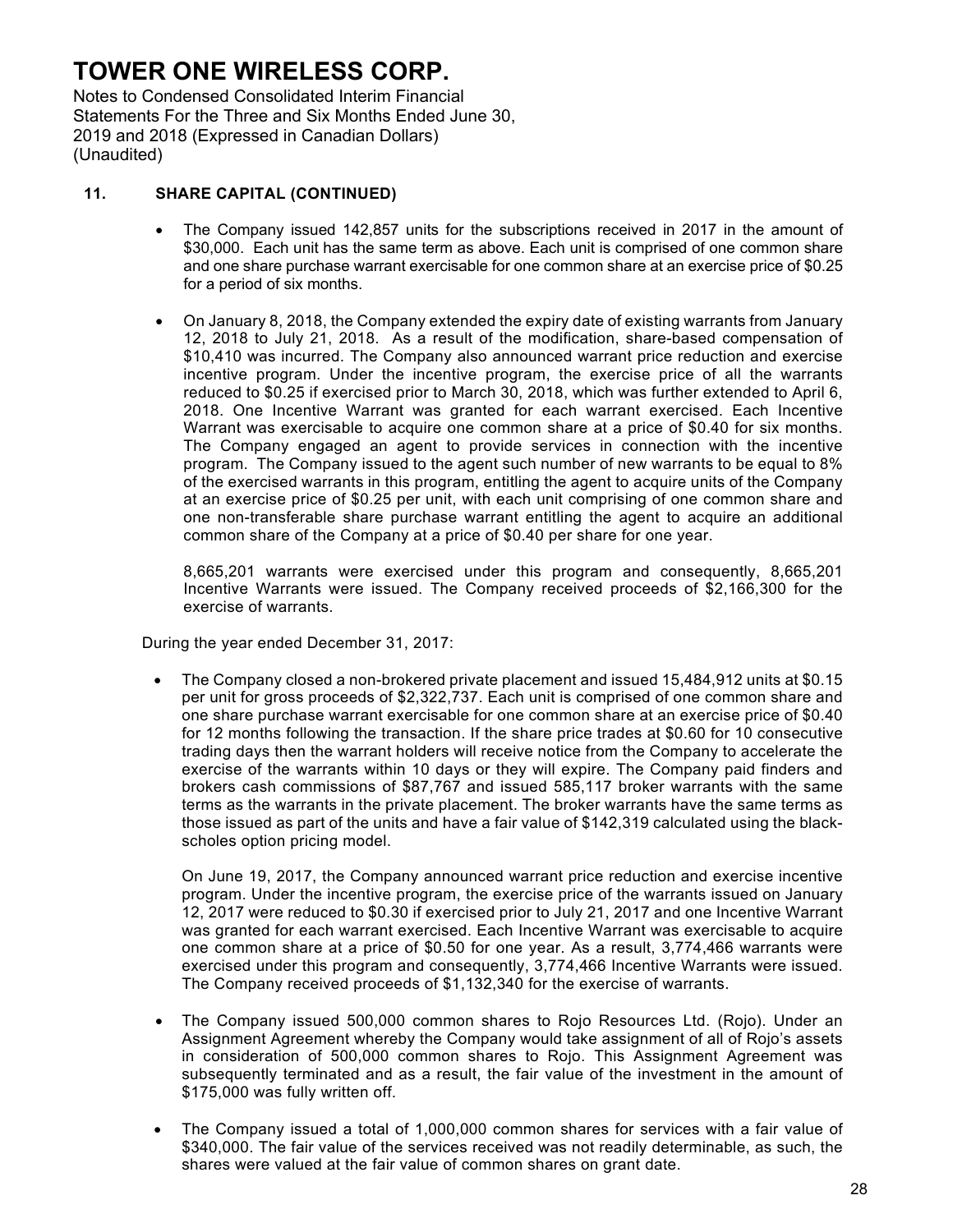Notes to Condensed Consolidated Interim Financial Statements For the Three and Six Months Ended June 30, 2019 and 2018 (Expressed in Canadian Dollars) (Unaudited)

### **11. SHARE CAPITAL (CONTINUED)**

- b) Issued and outstanding (continued):
	- The Company issued 14,904,901 common shares for gross proceeds of \$3,818,339 pursuant to the exercise of stock options and warrants. In connection with the exercise of stock options and warrants, \$2,959,537 was transferred from contributed surplus to share capital.
	- The Company issued common shares in connection with the reverse takeover transaction described in Note 3 and the acquisition of Evotech described in Note 4.

#### Escrowed Shares:

- (i) Pursuant to an escrow agreement, the 30,000,000 common shares issued pursuant to the Acquisition are subject to escrow restrictions. The escrow shares will be released based on certain performance conditions. At December 31, 2018, all 30,000,000 common shares remain in escrow (2017 – 30,000,000 common shares).
- (ii) In addition, the 500,000 common shares issued to Rojo are subject to escrow restrictions. These escrow shares will be released 10% on the issuance date, with the remaining to be released 15% every six months. As of December 31, 2018 2018, there were 225,000 common shares remain in escrow (2017 – 375,000 common shares). The next release date will be April 18, 2019 for 75,000 common shares.
- c) Warrants:

As part of the January 12, 2017 private placement, the Company issued 15,484,912 warrants. Each warrant allowed the holder of the unit to acquire one additional Common Share until January 12, 2018 at an exercise price of \$0.40. In addition, the Company issued 585,117 agent warrants as part of the share issue costs. The fair value of the agent warrants was determined to be \$208,211 or \$0.36 per warrant using the Black-Scholes option pricing model, which requires management to make estimates that are subjective and may not be representative of the actual results. Changes in assumptions can materially affect estimates of fair value. The following assumptions were used for the calculation:

| Exercise price             | \$0.40  |
|----------------------------|---------|
| Expected life              | 2 years |
| <b>Expected volatility</b> | 225%    |
| Risk free interest rate    | 0.76%   |
| Expected dividend yield    | 0%      |
| Expected forfeiture rate   | 0%      |

On January 8, 2018, the Company modified the expiry date of all existing warrants to July 21, 2018. Share-based compensation of \$10,410 was recorded on the agents warrants, based on the following assumptions:

| Exercise price             | \$0.40    |
|----------------------------|-----------|
| <b>Expected life</b>       | 0.5 years |
| <b>Expected volatility</b> | 81%       |
| Risk free interest rate    | 1.32%     |
| Expected dividend yield    | $0\%$     |
| Expected forfeiture rate   | 0%        |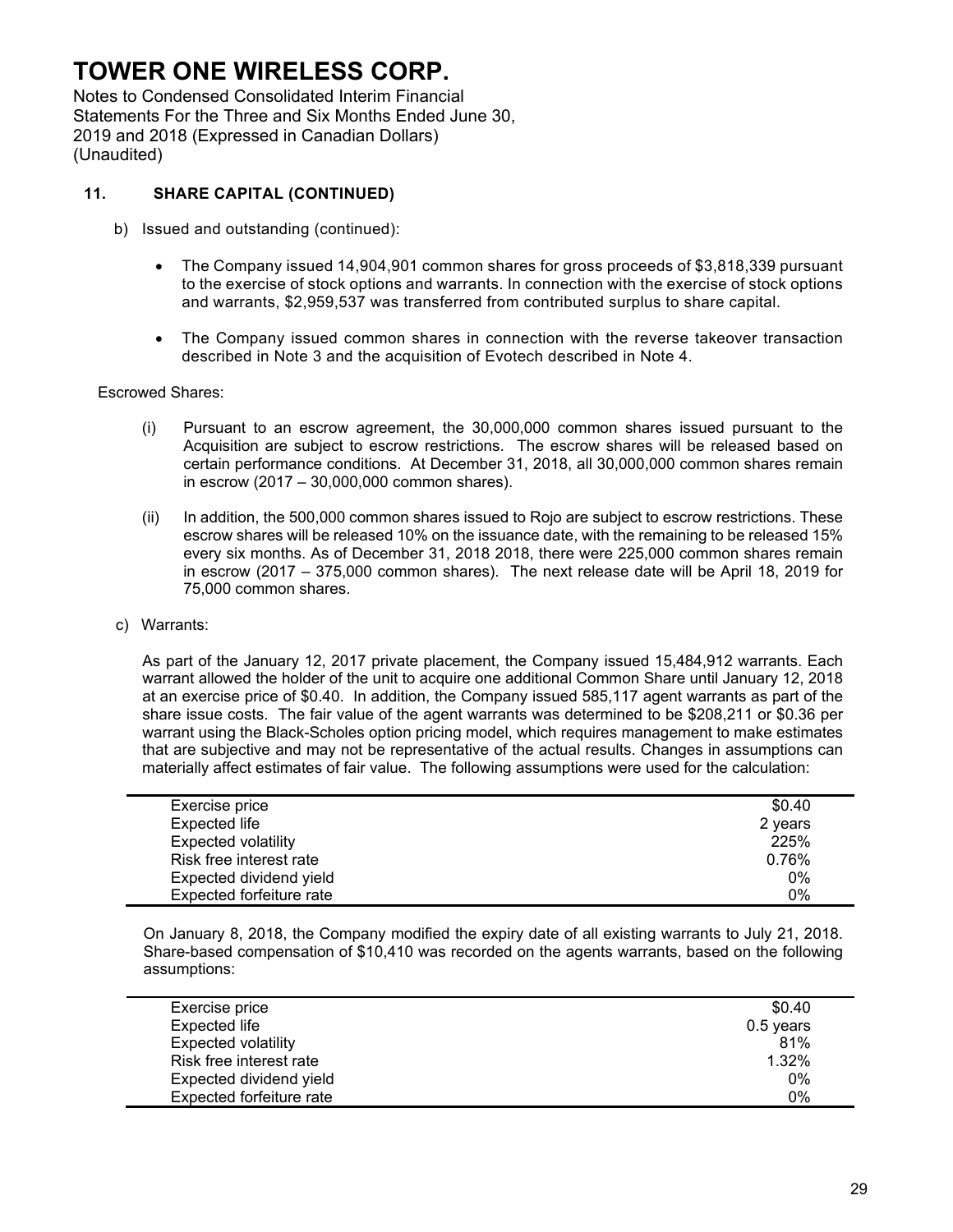Notes to Condensed Consolidated Interim Financial Statements For the Three and Six Months Ended June 30, 2019 and 2018 (Expressed in Canadian Dollars) (Unaudited)

### **11. SHARE CAPITAL (CONTINUED)**

c) Warrants (continued)

On June 2019, the Company modified the expiry date of 15,000,000 existing warrants from November 13, 2019 to November 13, 2020 and its exercise price from 0.125 to 0.090. In connection to this agreement, the Company also issued 15,000,000 new warrants. Each warrant allowed the holder of the unit to acquire one additional Common Share until November 30, 2020 at an exercise price of \$0.090.

A continuity of warrants for the period ended June 30, 2019 and 2018 is as follows:

|                                     | Number       | Weighted<br>average<br>exercise price |
|-------------------------------------|--------------|---------------------------------------|
|                                     |              | \$                                    |
| Balance, December 31, 2015 and 2016 |              |                                       |
| Granted                             | 19,844,495   | 0.42                                  |
| Exercised                           | (3,774,466)  | 0.40                                  |
| Balance, December 31, 2017          | 16,070,029   | 0.42                                  |
| Granted                             | 24,955,702   | 0.22                                  |
| Exercised                           | (8,665,201)  | 0.25                                  |
| <b>Expired</b>                      | (16,070,029) | 0.43                                  |
| Balance, December 31, 2018          | 16,290,501   | 0.12                                  |
| Granted                             | 15.000.000   | 0.09                                  |
| Balance, June 30, 2019              | 31.290.501   |                                       |

The following table summarizes the share purchase warrants outstanding and exercisable as at June 30, 2019:

| Number of warrants outstanding | Exercise price | Expiry date        |
|--------------------------------|----------------|--------------------|
| 113,829                        | 0.140          | September 20, 2020 |
| 48,448                         | 0.125          | September 27, 2020 |
| 550,000                        | 0.150          | September 30, 2020 |
| 141,913                        | 0.115          | October 11, 2020   |
| 31,491                         | 0.110          | October 24, 2020   |
| 22,067                         | 0.120          | November 1, 2020   |
| 5,000,000                      | 0.090          | November 13, 2020  |
| 10,000,000                     | 0.090          | November 13, 2020  |
| 15,000,000                     | 0.090          | November 13, 2020  |
| 90,165                         | 0.085          | November 25, 2020  |
| 111,700                        | 0.080          | December 2, 2020   |
| 180,888                        | 0.090          | December 30, 2020  |
| 31,290,501                     |                |                    |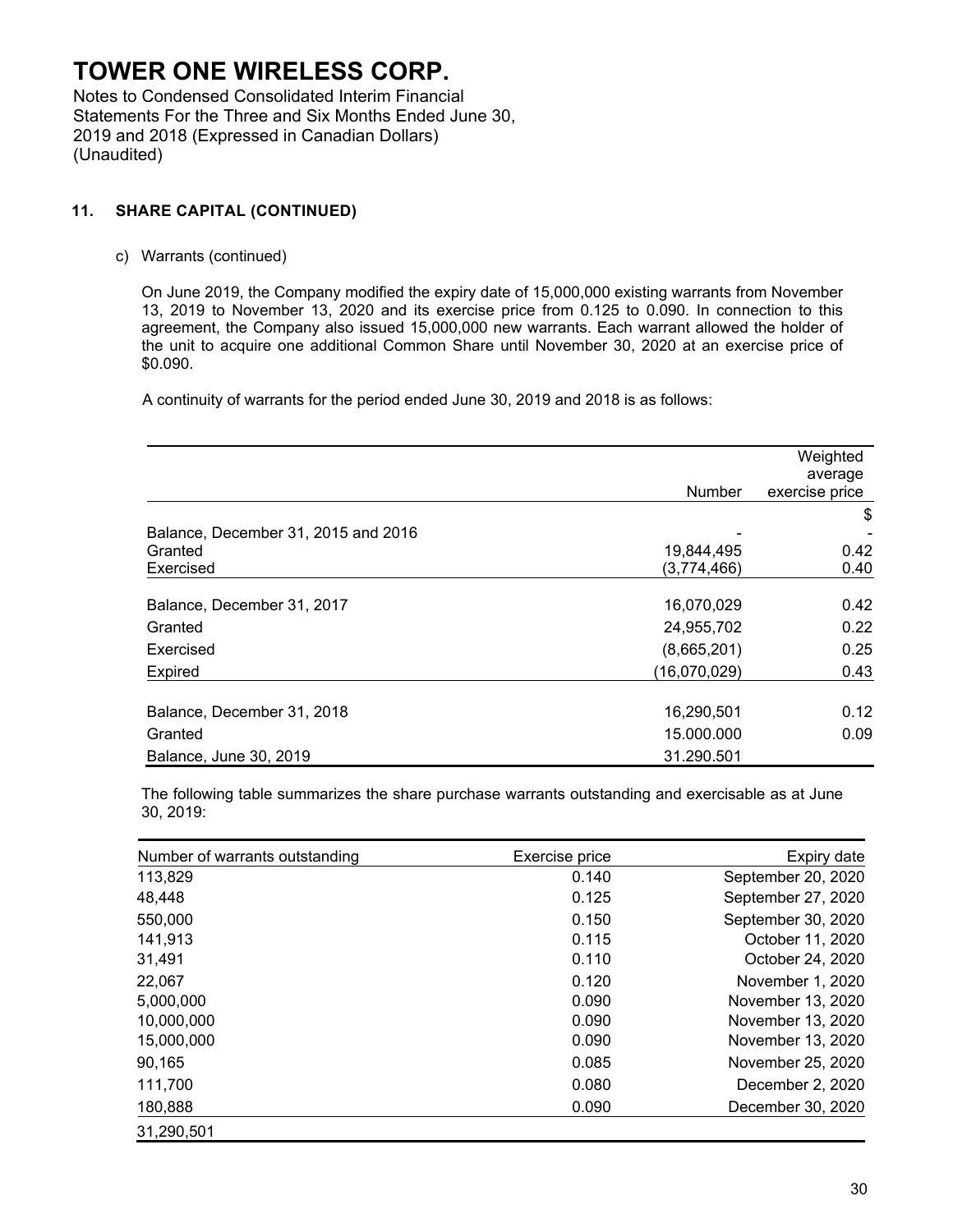Notes to Condensed Consolidated Interim Financial Statements For the Three and Six Months Ended June 30, 2019 and 2018 (Expressed in Canadian Dollars) (Unaudited)

### 11. SHARE CAPITAL (CONTINUED)

d) Stock options

The Company has established a stock option plan for directors, employees, and consultants. Under the Company's stock option plan, the exercise price of each option is determined by the Board, subject to the Discounted Market Price policies of the Canadian Stock Exchange. The aggregate number of shares issuable pursuant to options granted under the plan is limited to 10% of the Company's issued shares at the time the options are granted. The aggregate number of options granted to any one optionee in a 12month period is limited to 5% of the issued shares of the Company.

A continuity of stock options for the period ended June 30, 2019 is as follows:

|                                     | Number       | Weighted average<br>exercise price |
|-------------------------------------|--------------|------------------------------------|
|                                     |              | \$                                 |
| Balance, December 31, 2015 and 2016 |              |                                    |
| Granted                             | 15,695,000   | 0.25                               |
| Exercised                           | (11,130,435) | 0.17                               |
| Balance, December 31, 2017          | 4,564,565    | 0.28                               |
| Granted                             | 8,690,000    | 0.24                               |
| Exercised                           | (5,600,000)  | 0.23                               |
| Cancelled or forfeited              | (6,379,565)  | 0.25                               |
| Balance, June 30, 2019              | 1,275,000    | 0.30                               |

As at June 30, 2019, the following stock options were outstanding and exercisable:

| Options     | Options     | Exercise | Remaining life | Expiry            |
|-------------|-------------|----------|----------------|-------------------|
| Outstanding | exercisable | price    | (vears)        | date              |
|             |             |          |                |                   |
| 325,000     | 325,000     | 0.45     | 3.21           | March 17, 2022    |
| 950,000     | 950,000     | 0.25     | 4.13           | February 17, 2023 |
| 1,275,000   | 1,275,000   | 0.30     | 3.90           |                   |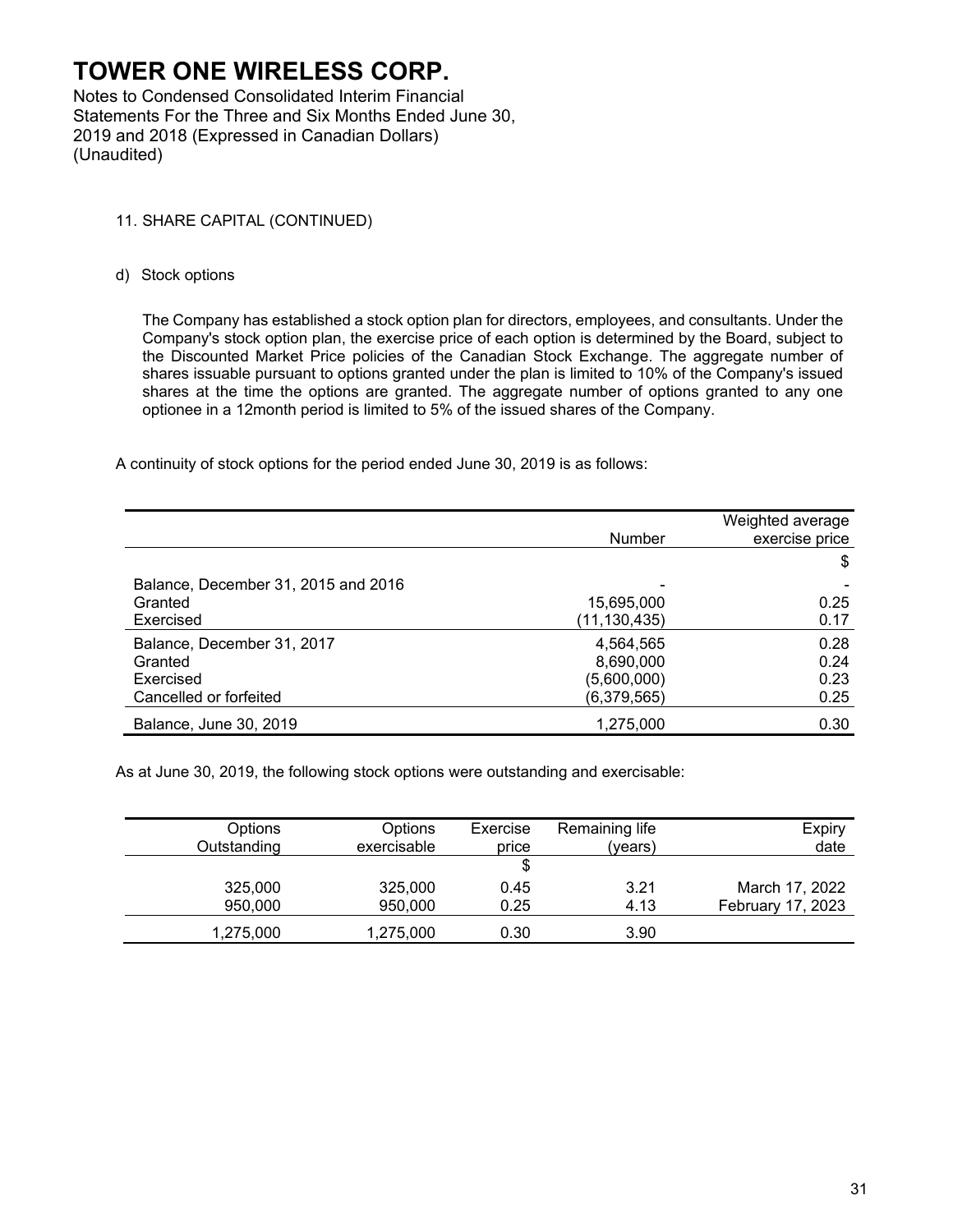Notes to Condensed Consolidated Interim Financial Statements For the Three and Six Months Ended June 30, 2019 and 2018 (Expressed in Canadian Dollars) (Unaudited)

### **12. CONVERTIBLE DEBENTURES**

### June 2018

In June, 2018, the Company issued secured convertible debentures for gross proceeds of \$1,000,000 under the following terms:

- A term of one year;
- An interest rate of 1% per month, payable monthly; and
- Convertible into common shares of the Company at \$0.20 per common share, until June 12, 2019, subject to adjustment in certain events.

In connection with the convertible debentures, the Company also issued 5,000,000 share purchase warrants to the holders exercisable at a price of \$0.25 per common share for a period of one year. The Company also incurred cash debt issuance costs of \$76,791.

In November, 2018, the terms of these convertible debentures were modified as follows:

- The conversion price was reduced to \$0.10 per common share;
- The expiry date of the original warrants was extended to November 13, 2019;
- The exercise price of the share purchase warrants was reduced to \$0.125 per common share; and
- The Company issued 5,000,000 additional share purchase warrants to the purchasers exercisable at a price of \$0.125 per common share, subject to certain adjustments in certain events with an expiry date of November 13, 2019.

The convertible debentures are secured against the assets of the Company and its subsidiaries pursuant to the terms of a general security agreement of the Company issued in favor of the holders.

### November 2018

In November, 2018, the Company issued secured convertible debentures for gross proceeds of \$500,000 under the following terms:

- A term of seven months;
- An interest rate of 1% per month, payable monthly; and
- Convertible into common shares of the Company at \$0.10 per common share, until June 12, 2019, subject to adjustment in certain events.

In connection with the convertible debentures, the Company also issued 5,000,000 share purchase warrants to the purchasers exercisable at a price of \$0.125 per common share for a period of one year until November 13, 2019. The Company also incurred cash debt issuance costs of \$46,295.

The convertible debentures are secured against the assets of the Company and its subsidiaries pursuant to the terms of a general security agreement of the Company issued in favor of the holders.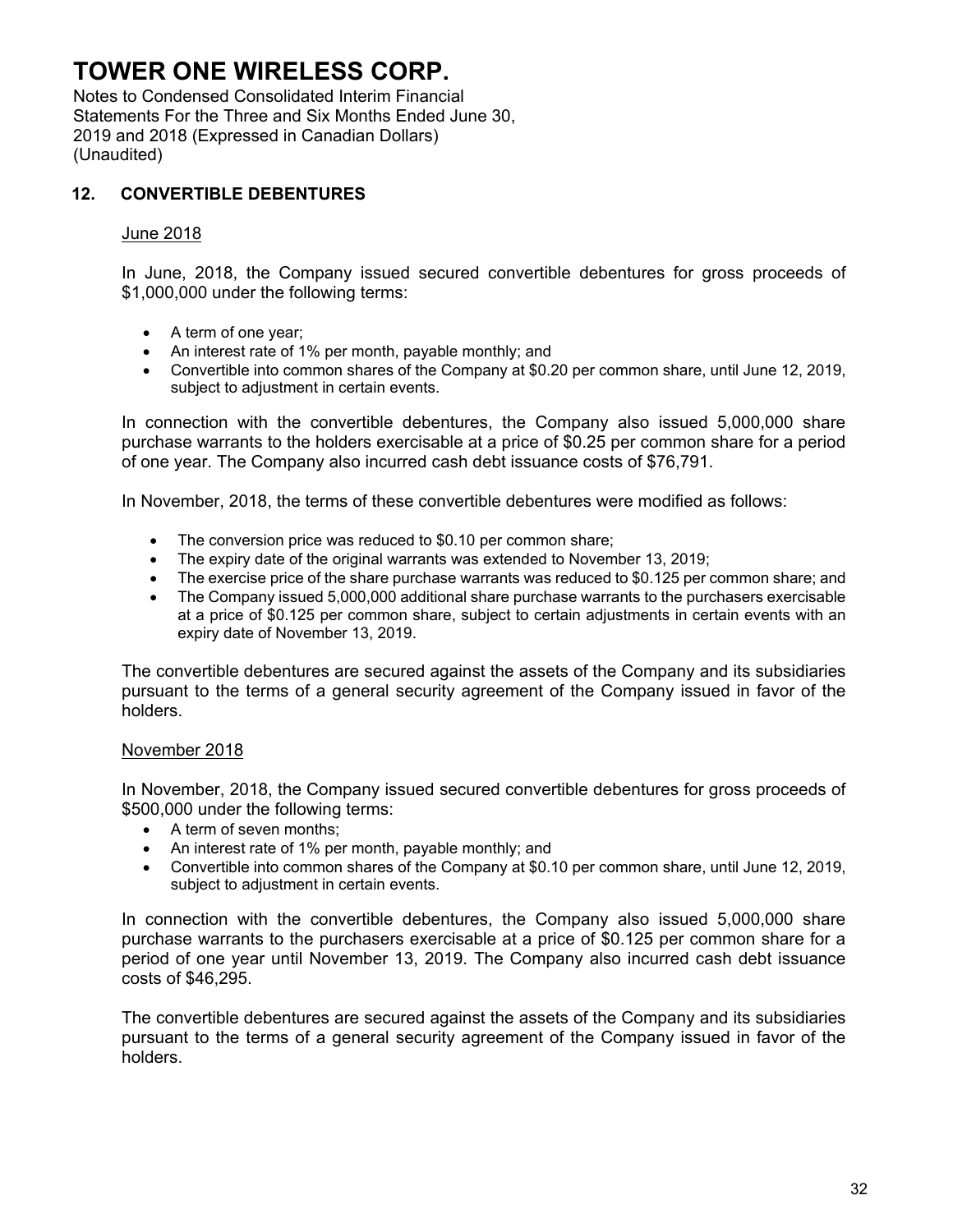Notes to Condensed Consolidated Interim Financial Statements For the Three and Six Months Ended June 30, 2019 and 2018 (Expressed in Canadian Dollars) (Unaudited)

### **12. CONVERTIBLE DEBENTURES (CONTINUED)**

### June 2019

In June, 2019, the Company repaid 50% of the convertible debentures and extended the term with the existing lenders.

In consideration for the extension of financing terms with existing lenders, the Company has reached an agreement with such lenders to amend existing warrants (the "Amended Warrants") that were issued to such lenders on (i) June 12, 2018 (as previously amended on November 13, 2018) and (ii) November 13, 2018. The Amended Warrants were amended as follows:

- The exercise price of the Amended Warrants was amended from \$0.125CAD to \$0.09CAD; and
- The expiry date of the Amended Warrants was extended from November 13, 2019 to November 13, 2020.

Concurrent with the amendment of the Amended Warrants, the Company also issued new common share purchase warrants (the "New Warrants") to each holder of the Amended Warrants, resulting in an aggregate of 15,000,000 New Warrants being issued. Each New Warrant entitles the holder thereof to acquire one common share (a "Share") of the Company at an exercise price of \$0.09 CAD per Share, with each New Warrant set to expire on November 13, 2020.

The Company has the right to repurchase all of the Amended Warrants and New Warrants for \$300,000.00CAD in aggregate at any time before their respective expiry dates.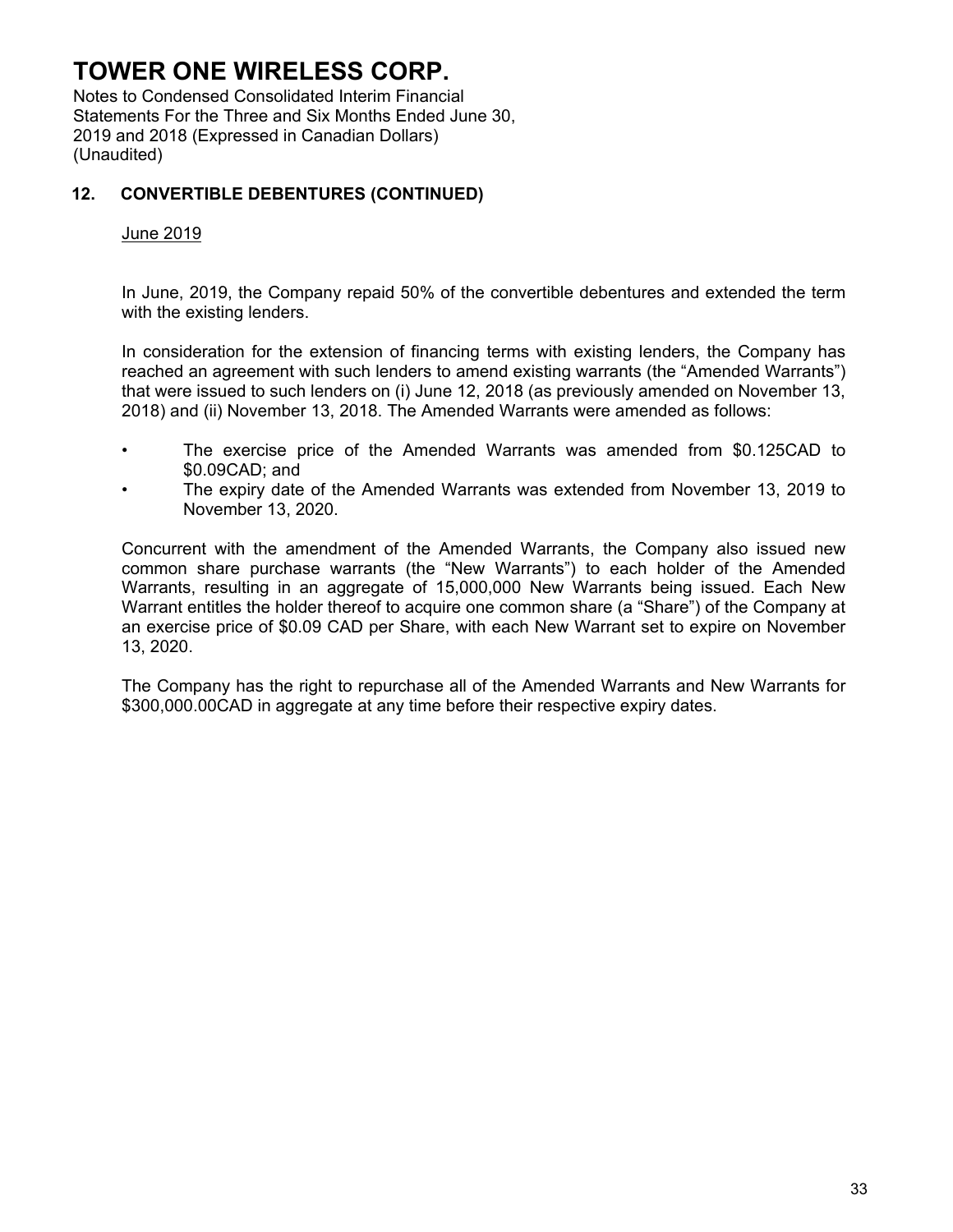Notes to Condensed Consolidated Interim Financial Statements For the Three and Six Months Ended June 30, 2019 and 2018 (Expressed in Canadian Dollars) (Unaudited)

### **12. CONVERTIBLE DEBENTURES (CONTINUED)**

For accounting purposes, the convertible debentures are separated into their liability and equity components using the residual method. The fair value of the liability component at the time of issue was determined based on an estimated rate of 17% for debentures. The fair value of the equity component was determined as the difference between the face value of the convertible debentures and the fair value of the liability component. After initial recognition the liability component is carried on an amortized cost basis and will be accreted to its face value over the term to maturity of the convertible debentures at the effective rates noted below.

|                                   | <b>June 2019</b> | December 2018 |
|-----------------------------------|------------------|---------------|
|                                   | S                | \$            |
| Principal amount                  | 750,000          | 1,500,000     |
|                                   |                  |               |
| Equity portion                    | 53,583           | 53,583        |
|                                   |                  |               |
| <b>Transaction costs</b>          | (4, 397)         | (4, 397)      |
| Deferred income tax liability     |                  |               |
|                                   | (46, 513)        | (46,513)      |
| Allocation to contributed surplus | 2,673            | 2,673         |
|                                   |                  |               |
| Liability portion                 | 696,417          | 1,446,417     |
|                                   |                  |               |
| <b>Transaction costs</b>          | (38, 388)        | (118, 689)    |
| Accretion expense                 |                  |               |
|                                   | 64,986           | 64,896        |
| Converted                         |                  | (5,000)       |
|                                   |                  |               |
| Carrying value                    |                  |               |
|                                   | 723,015          | 1,387,624     |

During the period ended June 30, 2019, the Company has incurred interest expense of \$45,000 on the convertible debentures.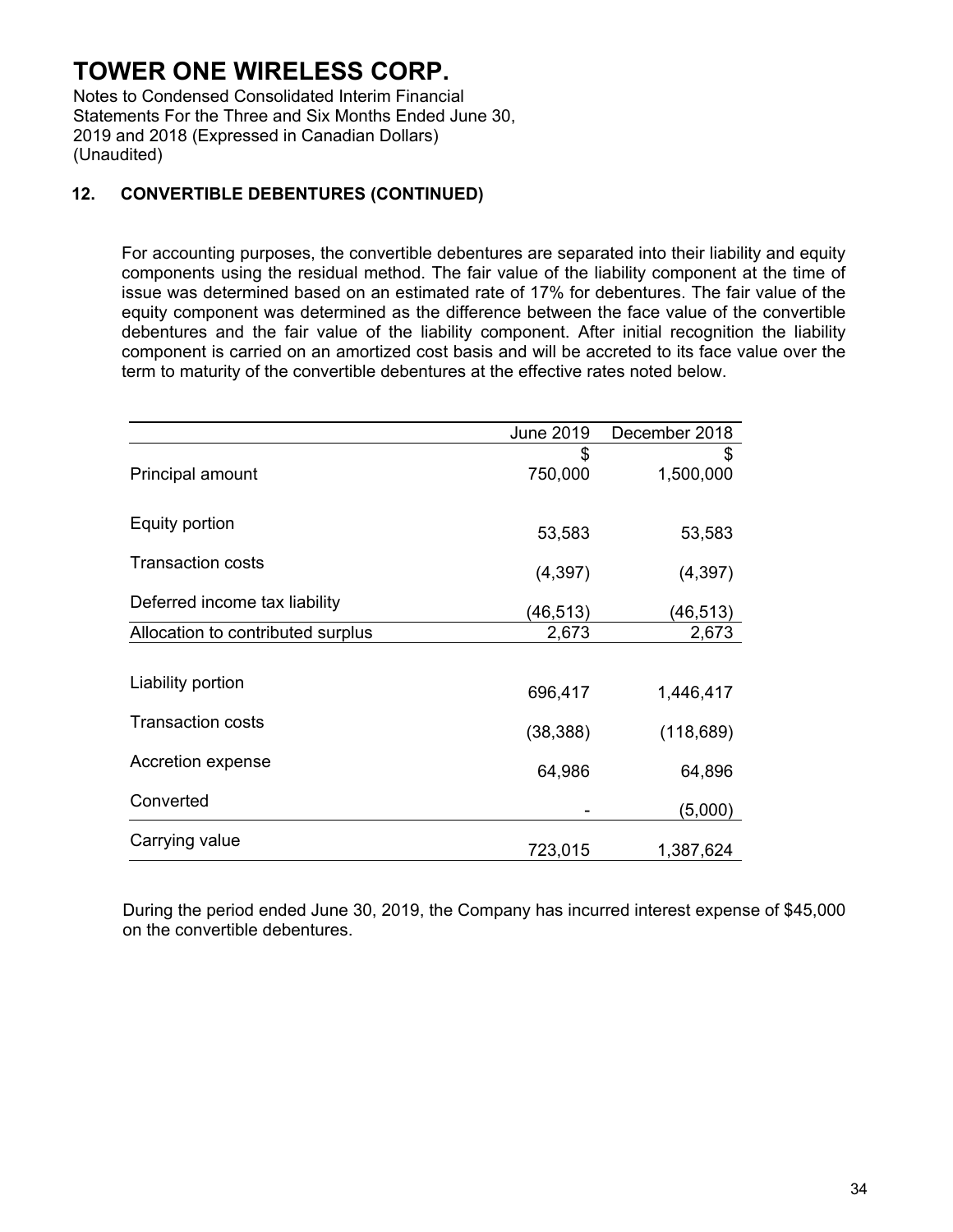Notes to Condensed Consolidated Interim Financial Statements For the Three and Six Months Ended June 30, 2019 and 2018 (Expressed in Canadian Dollars) (Unaudited)

### **13. LOANS PAYABLE**

Loans outstanding as at June 30, 2019 totalized \$1,768,574 showing an increase of \$187,802 compared with December 31 2018. The Company has incurred interest expense of \$56,425, which remains payable and have been recorded within interest payable on the consolidated statement of financial position.

### **14. BONDS PAYABLE**

During the period ended June 30, 2019, the Company issued a total of 19,543 bonds at a price of \$100 each for gross proceeds of \$1,954,300. The bonds are secured against all present and after-acquired personal property of the Company, incur interest at a rate of 10% paid monthly, and mature three years from the date of issuance. In connection with the bonds issued, the Company paid cash debt issuance costs of \$100,363.

The fair value of the share purchase warrants was calculated using the Black-Scholes model and the following weighted average assumptions:

| Share price at date of grant | \$0.10  |
|------------------------------|---------|
| Exercise price               | \$0.10  |
| Expected life                | 2 years |
| <b>Expected volatility</b>   | 92.85%  |
| Risk free interest rate      | 2.12%   |
| Expected dividend yield      | 0%      |
| Expected forfeiture rate     | 0%      |
|                              |         |

### **15. CAPITAL DISCLOSURE**

The Company considers its capital under management to be comprised of shareholders' equity and any debt that it may issue. The Company's objectives when managing capital are to maximize return on investment in towers, expand the Company's wireless coverage footprint and to maximize returns for shareholders over the long term. The Company is not subject to any capital restrictions. There has been no change in the Company's objectives in managing its capital.

### **16. FINANCIAL INSTRUMENTS AND RISK**

As at June 30, 2018, the Company's financial instruments consist of cash, accounts receivable, other receivable, assets held for sale, accounts payable, deferred revenues, loans payable, loans from related parties and liabilities related to assets held for sale.

The Company provides information about financial instruments that are measured at fair value, grouped into Level 1 to 3 based on the degree to which the inputs used to determine the fair value are observable.

- a. Level 1 fair value measurements are those derived from quoted prices in active markets for identical assets or liabilities.
- b. Level 2 fair value measurements are those derived from inputs other than quoted prices included within Level 1, that are observable either directly or indirectly.
- c. Level 3 fair value measurements are those derived from valuation techniques that include inputs that are not based on observable market data.

Cash is measured using level 1 fair value inputs. The carrying values of the amounts receivable, other receivable, accounts payable, deferred revenues, loans payable and loans from related parties approximate their fair values because of the short-term nature of these instruments.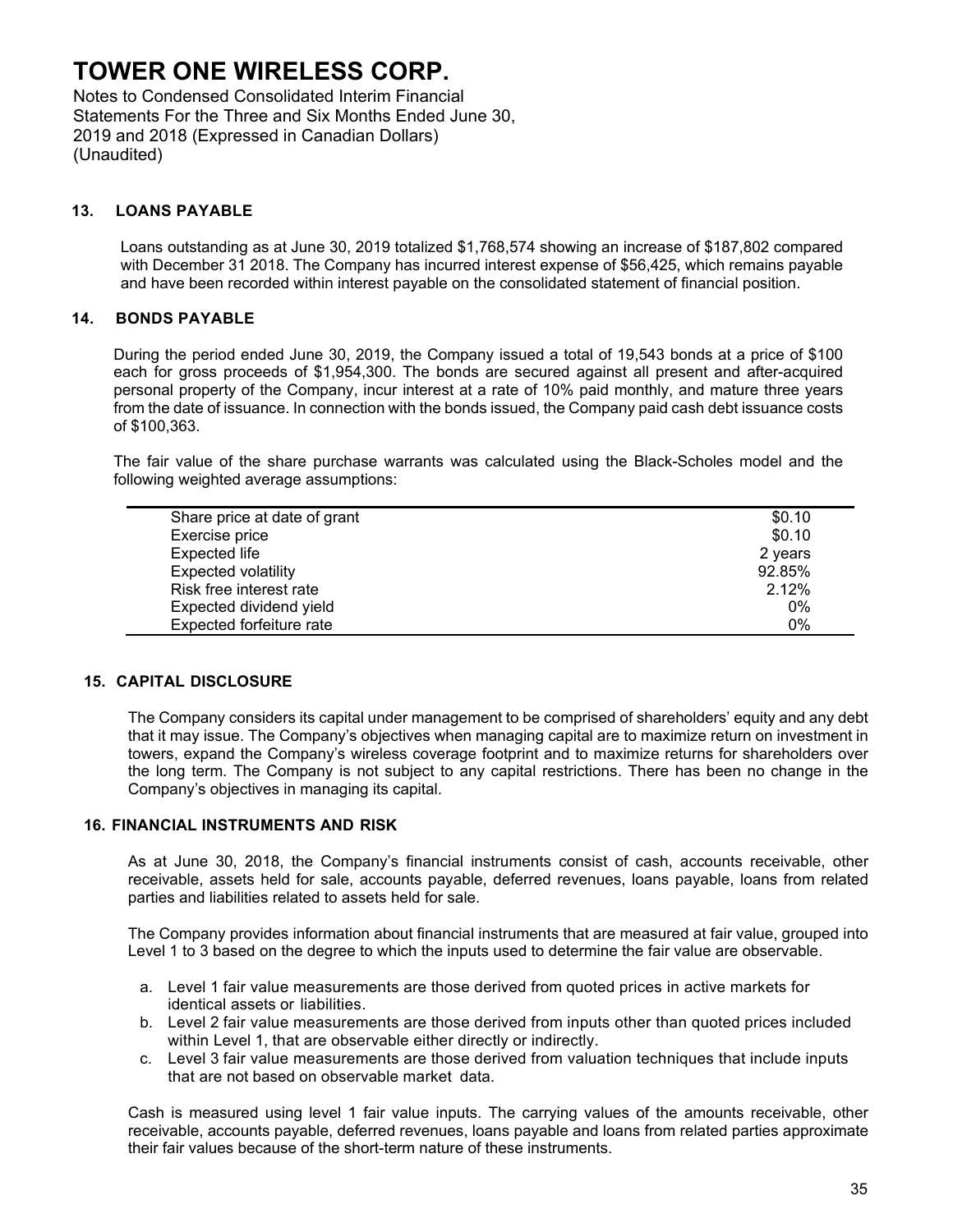Notes to Condensed Consolidated Interim Financial Statements For the Three and Six Months Ended June 30, 2019 and 2018 (Expressed in Canadian Dollars) (Unaudited)

### **16. FINANCIAL INSTRUMENTS AND RISK (CONTINUED)**

The Company is exposed in varying degrees to a variety of financial instrument related risks. The Board of Directors approves and monitors the risk management processes, inclusive of documented investment policies, counterparty limits, and controlling and reporting structures. The type of risk exposure and the way in which such exposure is managed is provided as follows:

#### *Credit Risk*

Credit risk is the risk of financial loss to the Company if a customer or counterparty to a financial instrument fails to meet its contractual obligations. Financial instruments that potentially subject the Company to concentrations of credit risk consist principally of cash. To minimize the credit risk the Company places cash with a high credit quality financial institution.

#### *Liquidity Risk*

Liquidity risk is the risk that the Company will not be able to meet its financial obligations as they fall due. The Company's objective in managing liquidity risk is to ensure that it has sufficient liquidity available to meet its liabilities when due. The Company uses cash to settle its financial obligations as they fall due. The ability to do this relies on the Company's ability to collect its revenue in a timely manner, continuous support from shareholders and investors and maintain sufficient cash on hand. As at June 30, 2018, the Company was not subject to significant liquidity risk

#### *Currency Risk*

The Company generates revenues and incurs expenses and capital expenditures primarily in Canada, Colombia, Argentina, USA and Mexico and is exposed to the resulting risk from changes in foreign currency exchange rates. Some administrative and head office related expenses are incurred in Canada. In addition, the Company holds financial assets and liabilities in foreign currencies that expose the Company to foreign exchange risks. A significant change in the currency exchange rates between the Canadian dollar relative to the Colombia Peso, Argentina Peso, US dollars or Mexican Peso could have a material adverse effect on the Company's results of operations, financial position and/or cash flows. The Company has not hedged its exposure to currency fluctuations.

#### *Interest Rate Risk*

Interest rate risk is the risk that future cash flows of the Company's assets and liabilities can change due to a change in interest rates. Loans payable have a fixed interest rate of 24%, and cash earns interest at a nominal rate. The Company is not exposed to significant interest rate risk.

### **17. ECONOMIC DEPENDENCE**

For the period ended June 30, 2019, all the sales were generated by nine customers (June 30, 2018 – four customer). The loss of one or more of these customers could have a material adverse effect on the Company's financial position and results of operations.